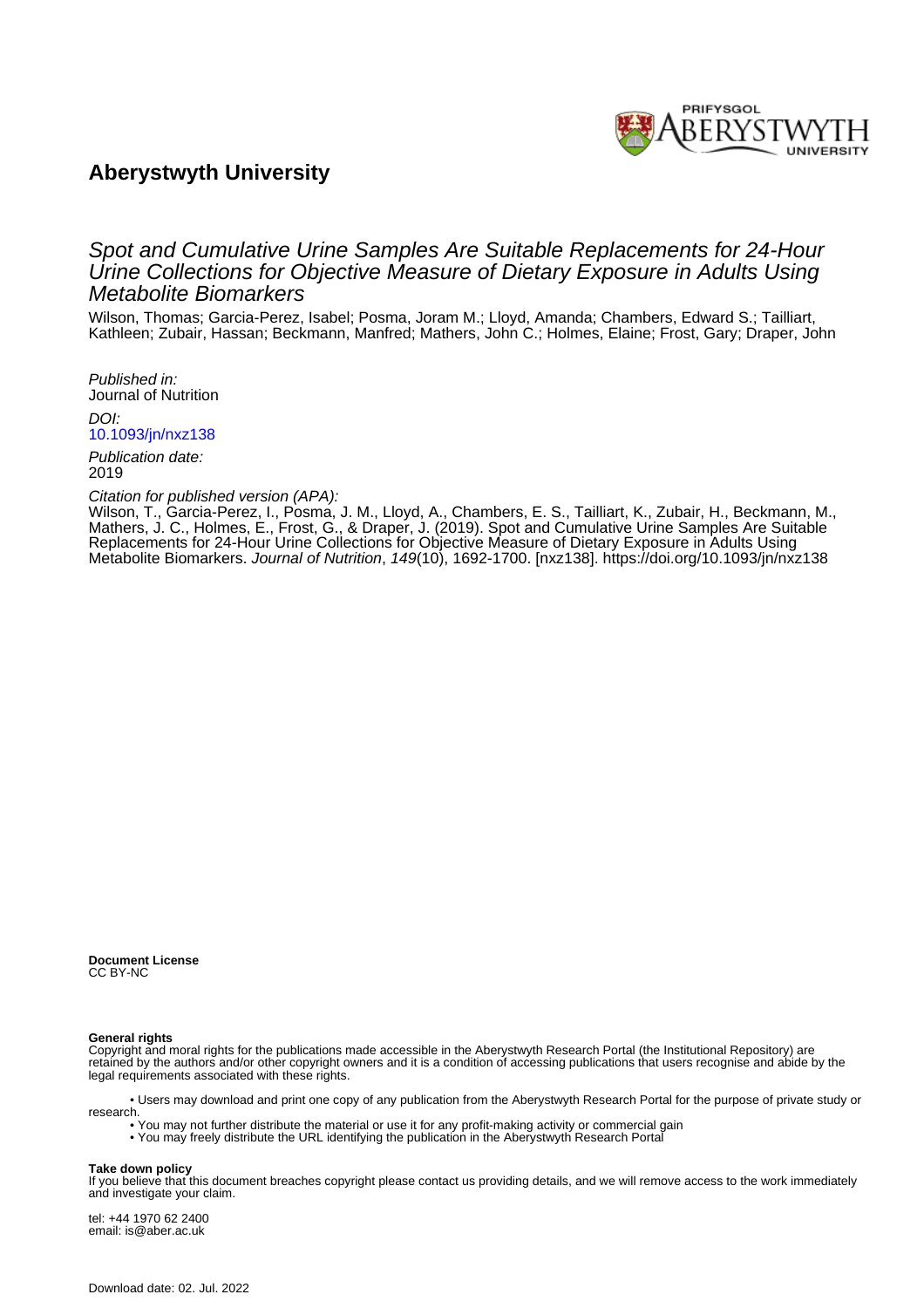**metabolite biomarkers** 5 Thomas Wilson \*a, Isabel Garcia-Perez \*b, Joram M Posma  $^{\text{b}}$ , Amanda J Lloyd a, 6 Edward S Chambers <sup>c</sup>, Kathleen Tailliart <sup>a</sup>, Hassan Zubair <sup>a</sup>, Manfred Beckmann <sup>a</sup>, 7 John C Mathers<sup>d</sup>, Elaine Holmes<sup>b</sup>, Gary Frost<sup>c</sup>, John Draper<sup>a</sup> **Author Affiliations** 11 <sup>a</sup> Institute of Biological, Environmental and Rural Sciences, Aberystwyth University, Aberystwyth, SY23 3DA, UK 13 b Section of Biomolecular Medicine, Division of Integrative Systems Medicine and Digestive Diseases, Department of Surgery and Cancer, Faculty of Medicine, Imperial College London, London, UK 16 <sup>c</sup> Nutrition and Dietetic Research Group, Division of Endocrinology and Metabolism, Department of Medicine, Imperial College London, London, UK. 18 <sup>d</sup> Human Nutrition Research Centre, Institute of Cellular Medicine, Newcastle University, Newcastle upon Tyne, NE24HH, UK 21 \* These authors contributed equally to this research **Corresponding author:** John Draper, Institute of Biological Environmental and Rural Sciences, Aberystwyth University, Aberystwyth, SY23 3DA, United Kingdom. UK.

**Spot and cumulative urine samples are suitable replacements for 24-hour urine** 

**collections for objective measures of dietary exposure in adults using**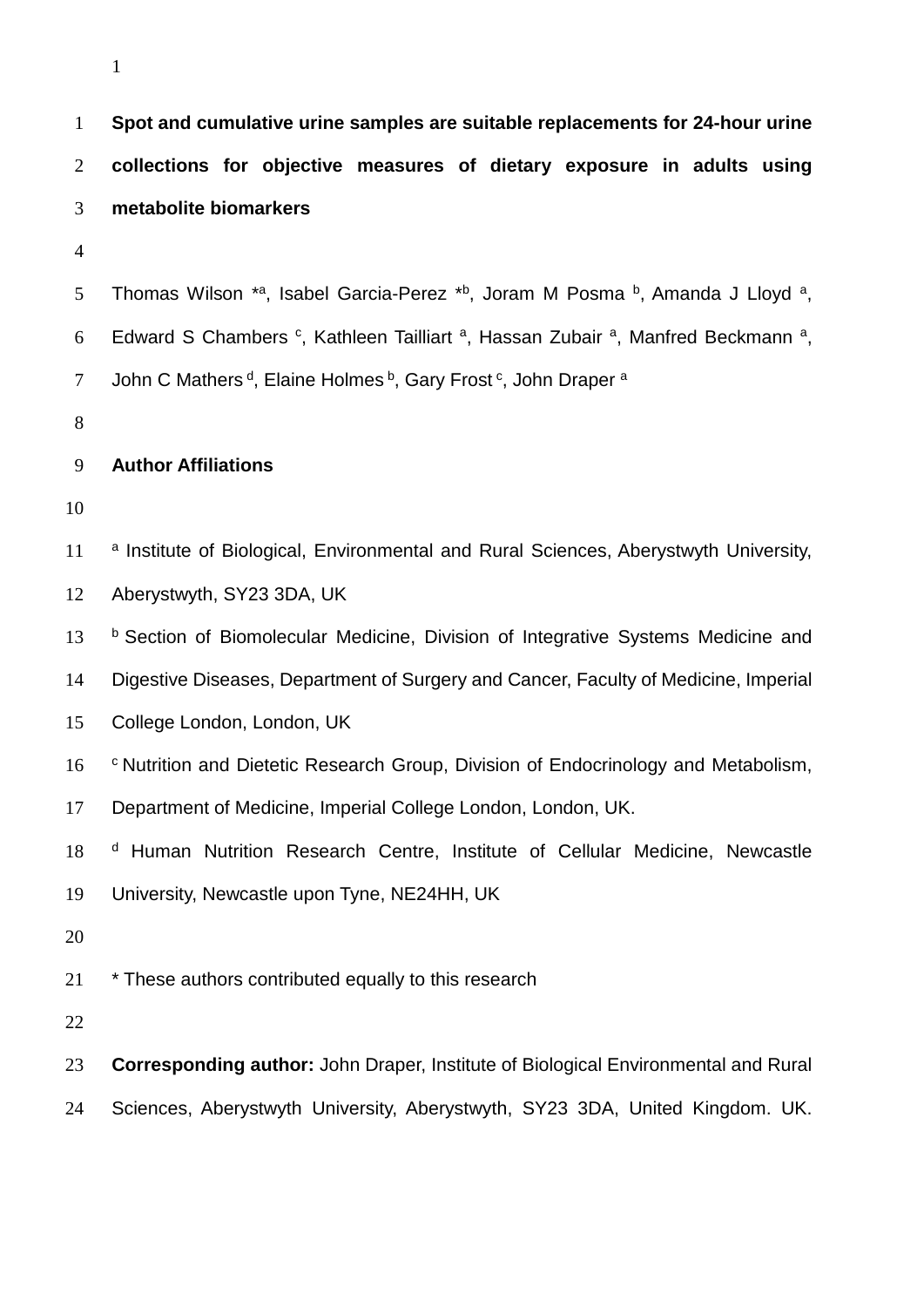| 25 | Phone number: +44 (0) 1970 622789. Fax number: +44 (0) 1970 621981. E-mail:                 |
|----|---------------------------------------------------------------------------------------------|
| 26 | jhd@aber.ac.uk                                                                              |
| 27 |                                                                                             |
| 28 | <b>Conflict of Interest: None</b>                                                           |
| 29 | <b>Sources of Support:</b> This study was funded by the Medical Research Council            |
| 30 | (MRC), grant number MR/J010308/1                                                            |
| 31 |                                                                                             |
| 32 | Running head: Comparison of spot urine samples versus 24-hour urine collections.            |
| 33 |                                                                                             |
| 34 | <b>Data Share:</b> Data described in the manuscript, code book, and analytical code will be |
| 35 | made available upon request pending publication                                             |
| 36 |                                                                                             |
| 37 | <b>Abbreviations used:</b>                                                                  |
| 38 | <sup>1</sup> H NMR, Proton Nuclear Magnetic Resonance; AGC, Automatic Gain Control; AUC,    |
|    |                                                                                             |
| 39 | Area Under the Curve; BMI, Body Mass Index; CRF, Clinical Research Facility; CS1,           |
| 40 | Cumulative Sample 1; CS2, Cumulative Sample 2; CS3, Cumulative Sample 3; ESI,               |
| 41 | Electrospray Ionisation; FA, Fasting; FFQ, Food Frequency Questionnaire; FIE-               |
| 42 | HRMS, Flow Infusion Electrospray High Resolution Mass Spectrometry; FMV, First              |
| 43 | Morning Void; H <sub>2</sub> O, Water; HPLC, High Performance Liquid Chromatography; WHO,   |
| 44 | World Health Organisation; LC-QqQ-MS, Liquid Chromatography Triple Quadrupole               |
| 45 | Mass Spectrometry; MeOH, Methanol; MRM, Multiple Reaction Monitoring; MCCV,                 |
| 46 | Monte Carlo Cross-Validation; MDS, Multidimensional scaling; PB, Post Breakfast;            |
| 47 | PCA, Principal Component Analysis; PD, Post Dinner; pHILIC, polymeric Hydrophilic           |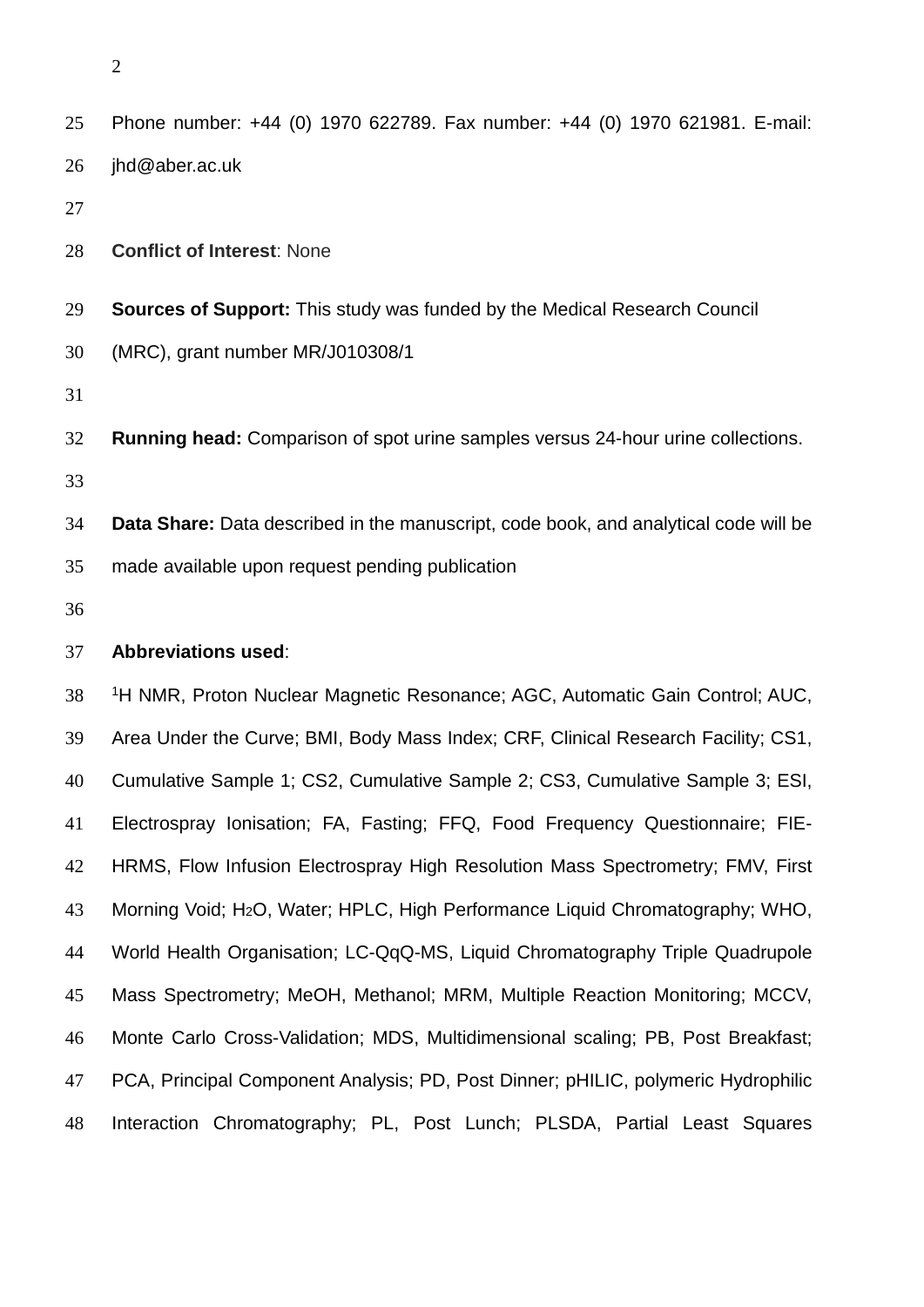| 49 | Discriminant Analysis; ROC, Receiver Operator Characteristic; UHPLC, Ultra-High         |
|----|-----------------------------------------------------------------------------------------|
| 50 | Performance Liquid Chromatography                                                       |
| 51 |                                                                                         |
| 52 |                                                                                         |
| 53 |                                                                                         |
| 54 | Supplemental Data: Supplemental Tables 1-2, Supplemental Section 1 and                  |
| 55 | Supplemental Figures 1-5 are available from the "Supplementary data" link in the        |
| 56 | online posting of the article and from the same link in the online table of contents at |
| 57 | https://academic.oup.com/jn/.                                                           |
| 58 |                                                                                         |
| 59 |                                                                                         |
| 60 |                                                                                         |
| 61 |                                                                                         |
| 62 |                                                                                         |
| 63 |                                                                                         |
| 64 |                                                                                         |
| 65 |                                                                                         |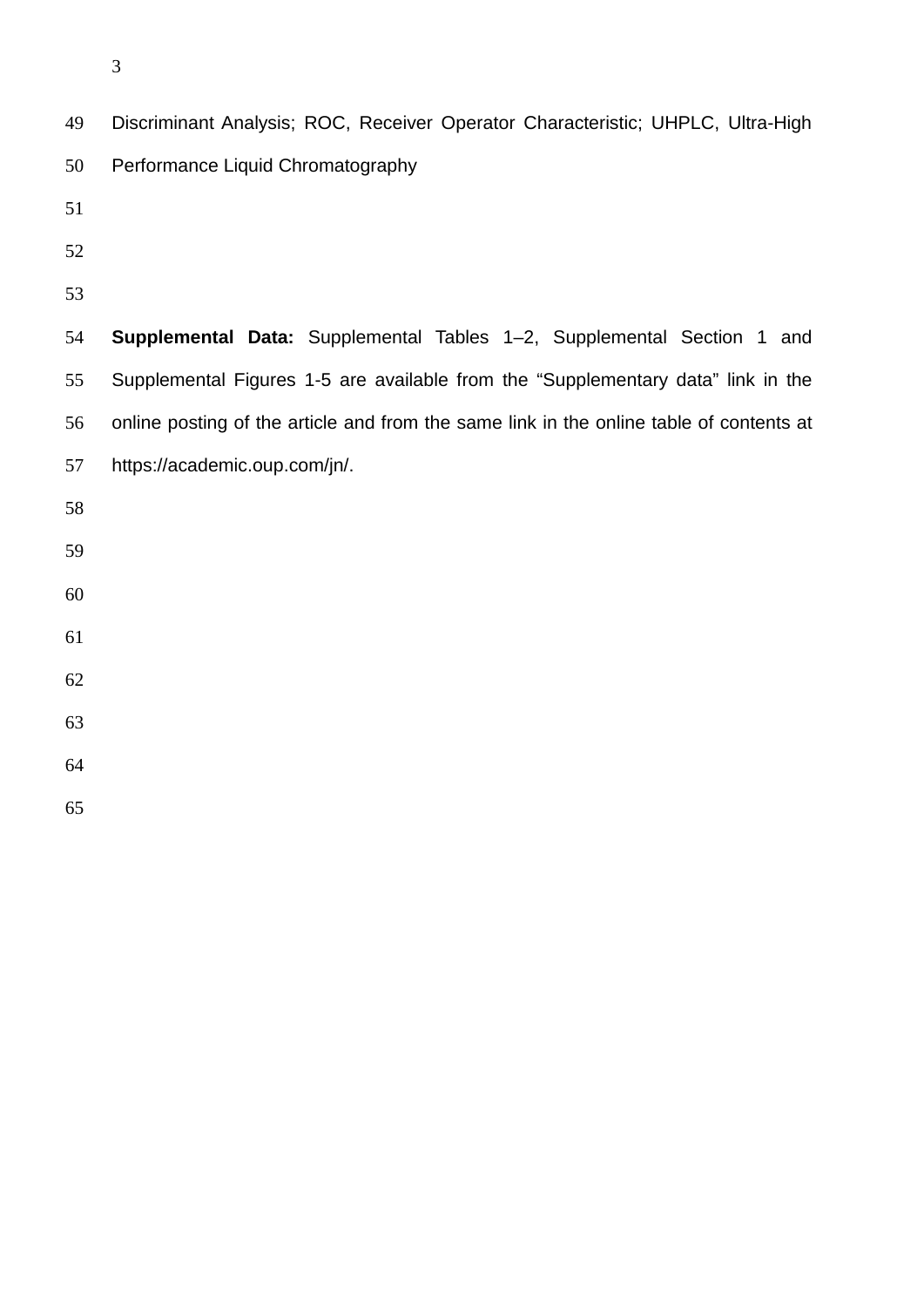**Abstract** 

### **Background**

 Measurement of multiple food intake exposure biomarkers in urine may offer an objective method for monitoring diet. The potential of spot and cumulative urine samples that have reduced burden on participants as replacements for 24-hour urine collections has not been evaluated.

## **Objectives**

 The aim of this study was to determine the utility of spot and cumulative urine samples for classifying the metabolic profiles of people according to dietary intake when compared with 24-hour urine collections in a controlled dietary intervention study.

## **Design**

80 19 healthy individuals (10 male, 9 female, aged  $21 - 65$ , BMI 20 – 35 kg/m<sup>2</sup>), each consumed four distinctly different diets, each for 1 week. Spot urine samples were collected approximately 2 h post meals on three intervention days each week. Cumulative urine samples were collected daily over three separate temporal periods. 84 A 24-hour urine collection was created by combining the three cumulative urine samples. Urine samples were analysed using metabolite fingerprinting by both high- resolution flow infusion mass spectrometry (FIE-HRMS) and proton nuclear magnetic 87 resonance spectroscopy  $(^1H\text{-}NMR)$ . Concentrations of dietary intake biomarkers were measured using liquid chromatography triple quadrupole mass spectrometry (LC- $QqQ-MS$ ) and by integration of <sup>1</sup>H-NMR data.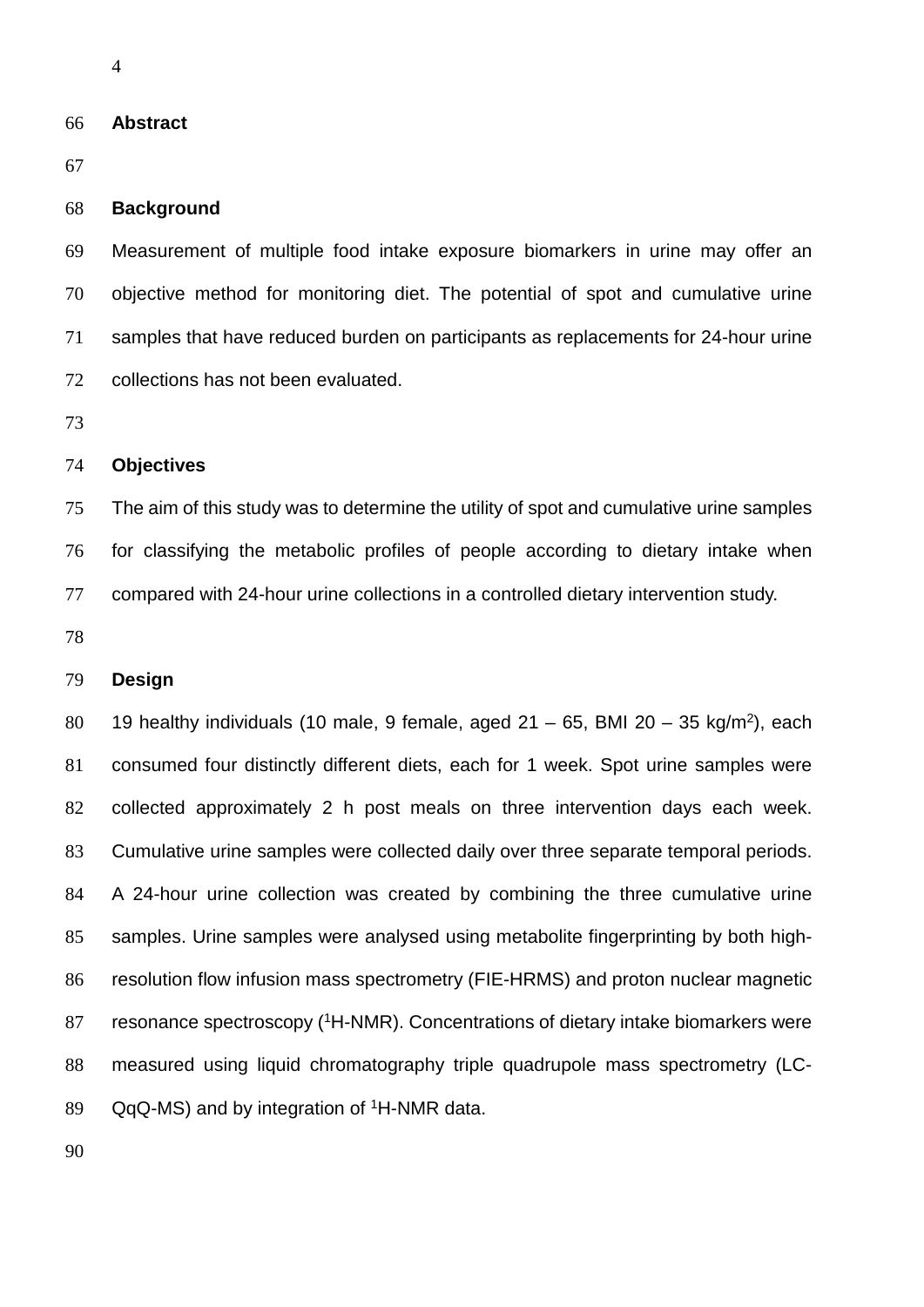## **Results**

92 Cross-validation modelling using <sup>1</sup>H-NMR and FIE-HRMS data demonstrated the power of spot and cumulative urine samples in predicting dietary patterns in 24-hour urine collections. Particularly there was no significant loss of information when post – dinner (PD) spot or overnight cumulative samples were substituted for 24-hour urine collections (classification accuracies 0.891 and 0.938 respectively). Quantitative analysis of urine samples also demonstrated the relationship between post-dinner (PD) spot samples and 24-hour urines for dietary exposure biomarkers.

## **Conclusions**

We conclude that PD spot urine samples are suitable replacements for 24-hour urine

collections. Alternatively, cumulative samples collected overnight predict similarly to

24-hour urine samples and have a lower collection burden for participants.

## **Keywords**

- Spot urine; metabolomics; 24-hour urine; dietary intake; high resolution mass
- spectrometry; nuclear magnetic resonance spectroscopy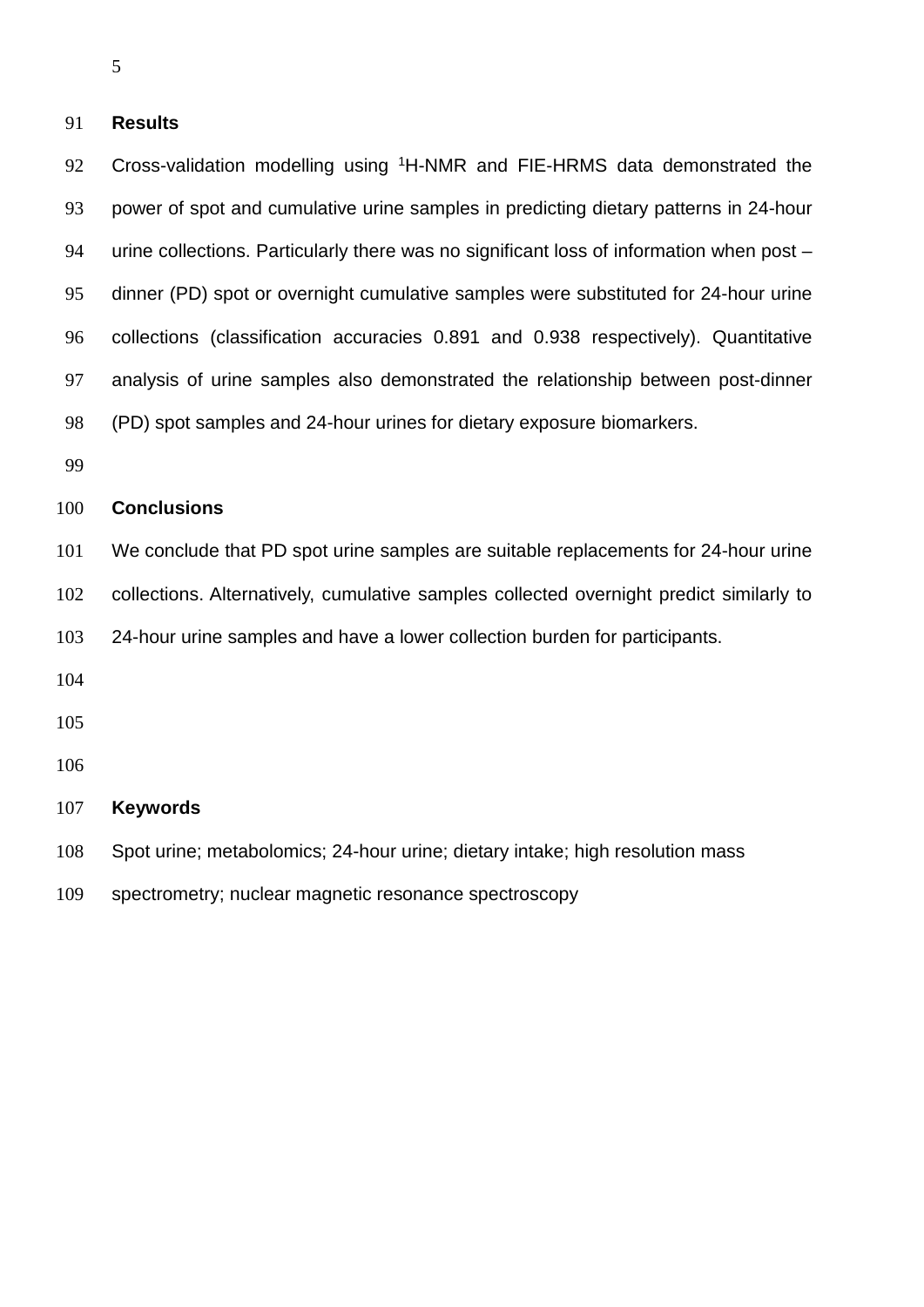**Introduction**

 The frequency and pattern of consumption of foods and beverages are major determinants of the risk of obesity and of multiple health outcomes (1,2). As a consequence, the World Health Organisation and many governments have introduced population-based policies, which aim to improve eating patterns and to reduce the burden of chronic diseases (3). However, evaluation of the impact of public health policies on dietary intake in populations is challenging. Traditionally, the assessment of dietary exposure has been wholly reliant on a range of self-reported measures such as Food Frequency Questionnaires (FFQs), recall and diet diaries. These methods are often inaccurate due to significant misreporting and bias by individuals (4). The data quality of these approaches can be improved upon if the collection is supervised 121 by a trained researcher, however the cost of this will often be prohibitive for meaningful sample sizes in large scale epidemiological studies. Additionally, conventional tools based on dietary self-reporting can be tedious and time-consuming for both study 124 participants and investigators. Whilst the advent of digital (including on-line) tools may assist with the challenge of daily dietary recording and reduce the workload for both respondents and researchers (5), this does not eliminate the subjectivity and biases, which is inherent for approaches based on self-reporting (6–8). With obesity and chronic disease levels continuing generally to rise each year there is an urgent need both for accurate and scalable technologies to assess diet at the level of both population and the individual.

 Many foods contain characteristic, non-nutritive, secondary metabolites which after consumption undergo metabolism often at multiple sites prior to elimination from the body (9). Metabolomic analyses have been previously applied to biofluids in human studies, particularly to blood, saliva and urine, to discover novel metabolite biomarkers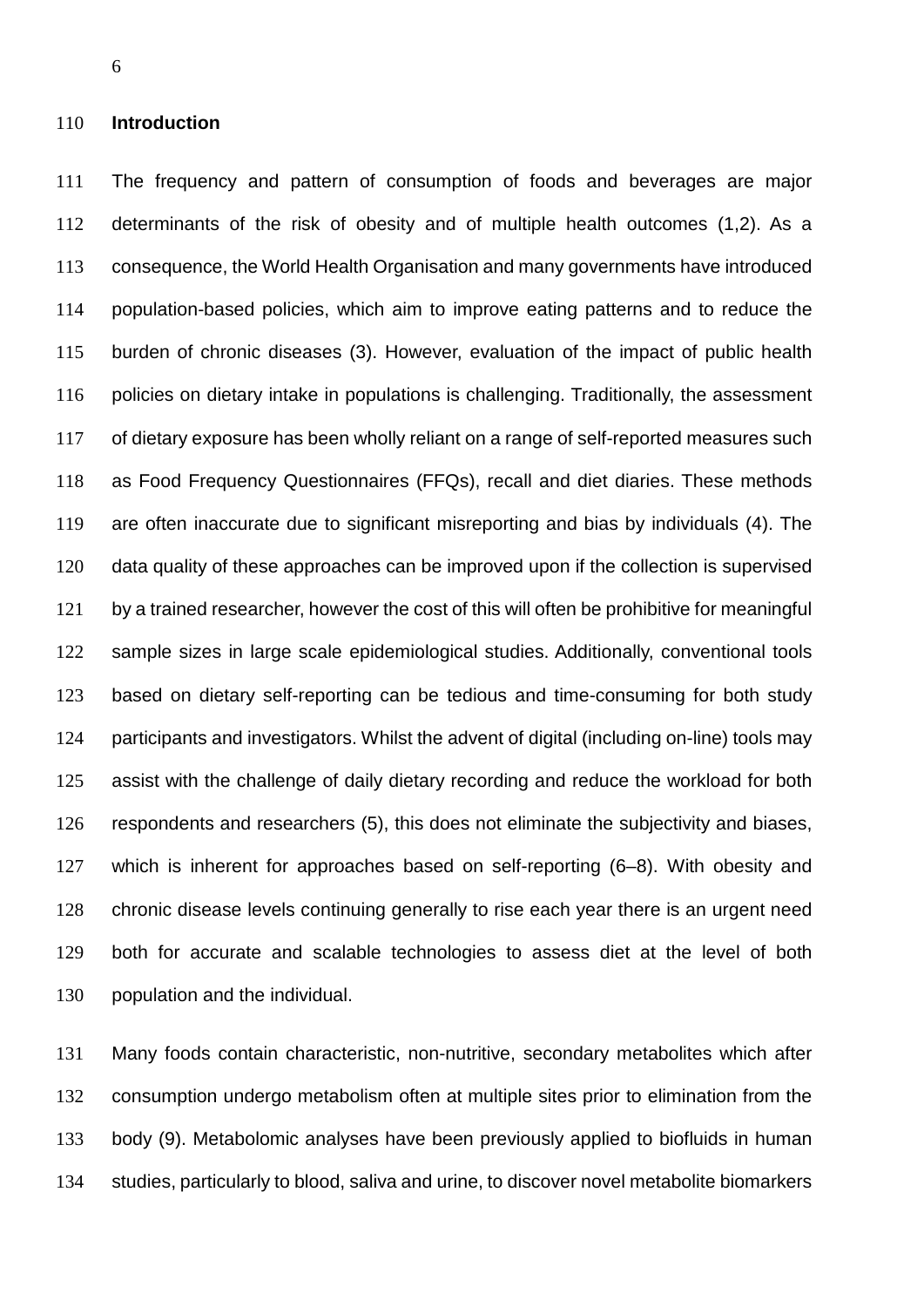of food intake (10–12) and more recently to detect patterns of overall dietary status (13–15). Urine can be considered the biological fluid of choice because of the ease of collection and, unlike blood, it provides an integrated estimate of exposure over several hours.

 In studies evaluating the potential of urinary biomarkers to report dietary exposure, biomarker performance is often only examined in highly controlled dietary interventions, typically based on exposure to a single meal (16,17). In very few instances have such biomarker leads been validated and tested for specificity using dietary records and urine sample sets collected under epidemiological study conditions (18,19).

 To have significant utility in the future it is essential that any emerging technology allows for the simultaneous measurement of multiple biomarkers, which can then be used to provide comprehensive coverage of dietary exposure in a real-world environment. A key requirement to achieve this objective is the development of a suitable approach for the sampling of urine to capture an accurate representation of eating behaviour, but which has minimal impact on an individual's daily activities. The assessment of dietary exposure using only urinary analysis is a challenging prospect. The frequency that foods are consumed varies between individuals and many foods are consumed typically within complex meals and as a variety of formulations and after different processing methods. Additionally, the presence and concentration of food biomarkers in any urine void will be modulated by the timing of dietary intake. In many research studies requiring accurate quantification of the daily excretion of a specific analyte the adopted 'gold standard' method for sampling demands the collection of all urine voids over a full day (24-hour urine) (20,21).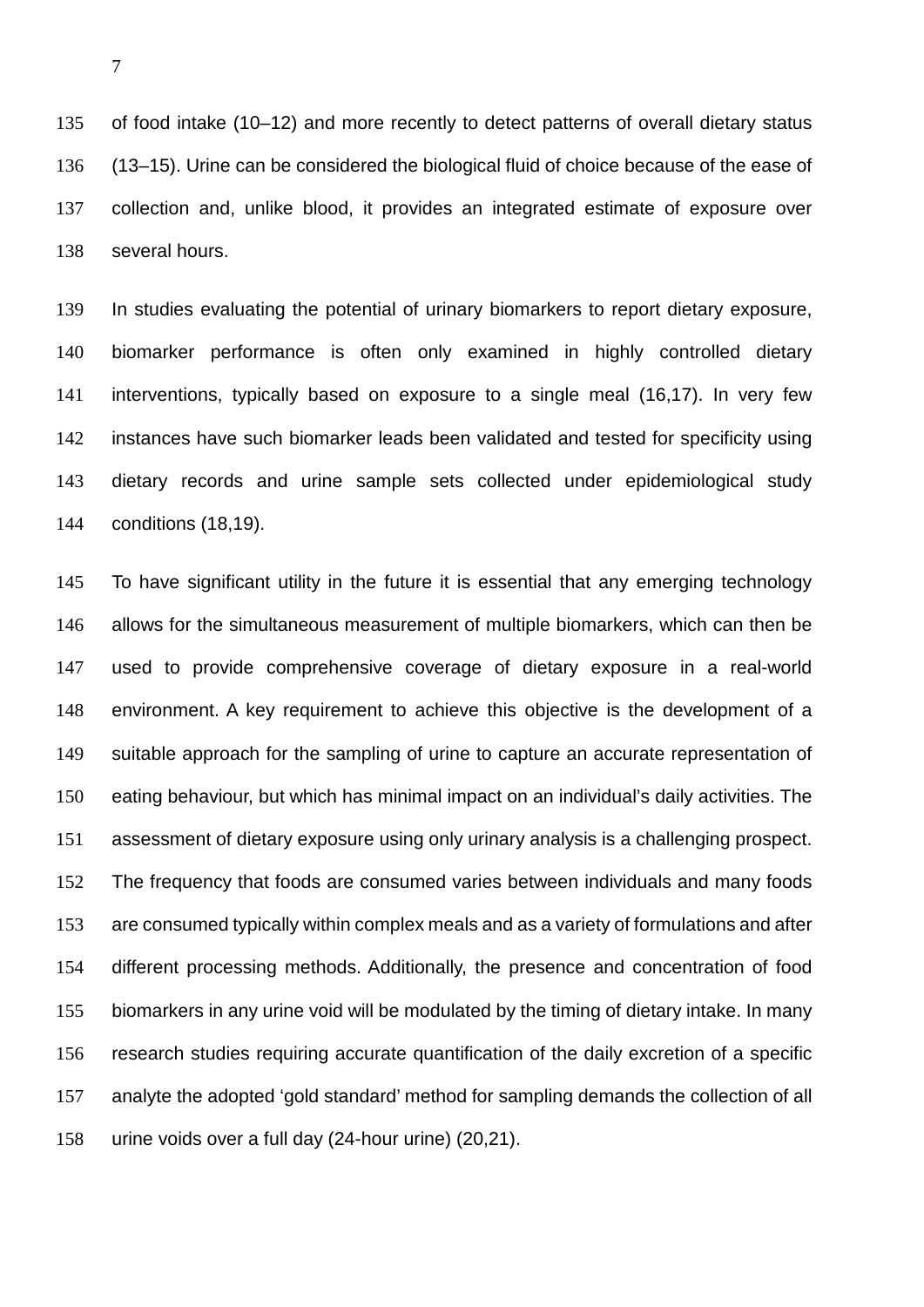While a 24-hour urine can provide robust and accurate quantification of analytes its collection imposes a significant burden on study participants due to its adverse impact on normal daily activities (22). There is also a significant risk that measurements are misreported due to incorrect collections; in some studies it has been shown that up to 30 % of 24-hour collections are under-collections (23). In contrast to 24-hour urine, collection of spot urine samples has a reduced impact on normal daily activities and benefit from cheaper logistical costs. Against this background, if 24-hour collections could be substituted by spot samples or less burdensome cumulative/pooled urine samples representing specific temporal phases of the day, then the scale up of cohort size in nutritional epidemiological studies would be feasible and improve the accuracy of dietary assessment using urinary biomarkers at the population level. The main objective of the present study is to determine whether spot urines, or pooled urine samples (cumulative samples) representing specific temporal phases of the day, can adequately substitute for 24-hour urine samples in dietary exposure studies.

**Materials and Methods**

### **Study Design**

 Urine samples were obtained from 19 healthy individuals (10 male, 9 female, 21 – 65 178 vears; BMI 20 – 35 kg/m<sup>2</sup>) who participated in a randomised, controlled, crossover short-term food intervention (13) in which they were exposed to four diets with a stepwise degree of concordance with World Health Organisation's (WHO) dietary guidelines (24). Each diet differs in the contribution of macro and micro nutrients to total daily energy intake. Diet 1 (100%) was the most concordant, Diet 4 (25%) the least concordant, and Diets 2 (50%) and 3 (75%) were the intermediate diets.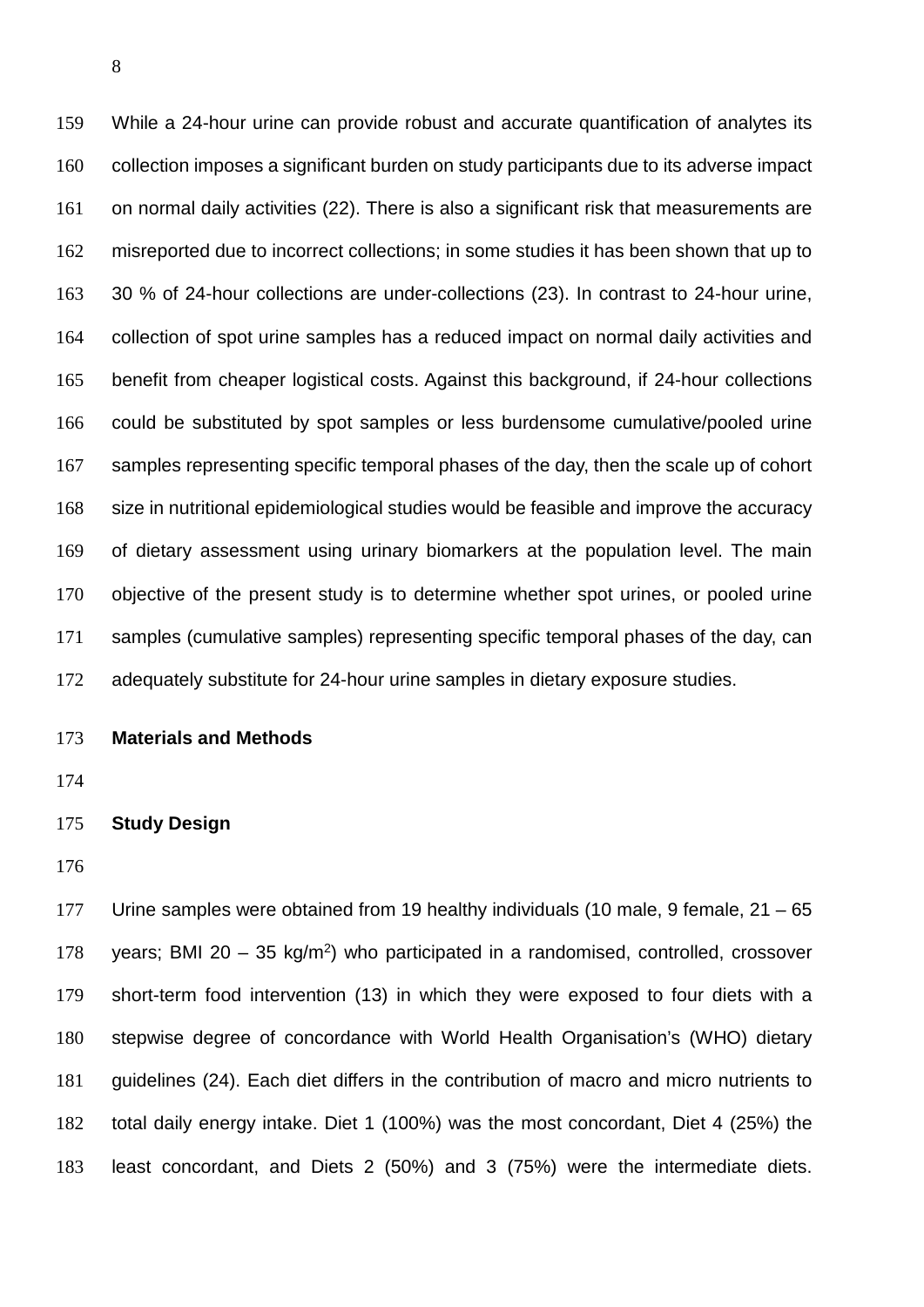Participants attended the Clinical Research Facility (CRF) for a 72-hour inpatient period on four separate occasions. Each inpatient stay was separated by a minimum of 5 days to ensure that any potential carryover from the dietary intervention periods was minimised. Adherence to the study protocol was strictly monitored during the inpatient stay. All food was weighed immediately before being given to the participants and any uneaten food was weighed. Physical activity was controlled; and participants were only allowed to engage in very light physical activity.

 At each visit, the same menu plan was consumed every day for each of the 3 days within a single experimental period to ensure that a stable dietary exposure was established. The manipulated foods for each diet are detailed in Supplemental Table 1 of the following reference (13). During each 3 day dietary intervention, urine samples were constantly collected as previously described (13). Spot urines were collected in a fasted state (FA) each morning and approximately 2h after the consumption of each meal (post-breakfast, PB; post-lunch, PL and post-dinner, PD). Cumulative urine samples were collected to represent 3 temporal phases of each day. Cumulative sample 1 (CS1) was all urine from the 4h period post-breakfast to pre-lunch. Cumulative sample 2 (CS2) was all urine from the 5h period post-lunch to pre-dinner. Cumulative sample 3 (CS3) was all urine from the 13h period post-dinner to the fasting urine the following morning. A 24-hour (24HR) urine sample was prepared by pooling CS1, CS2 and CS3.

**Sample extraction**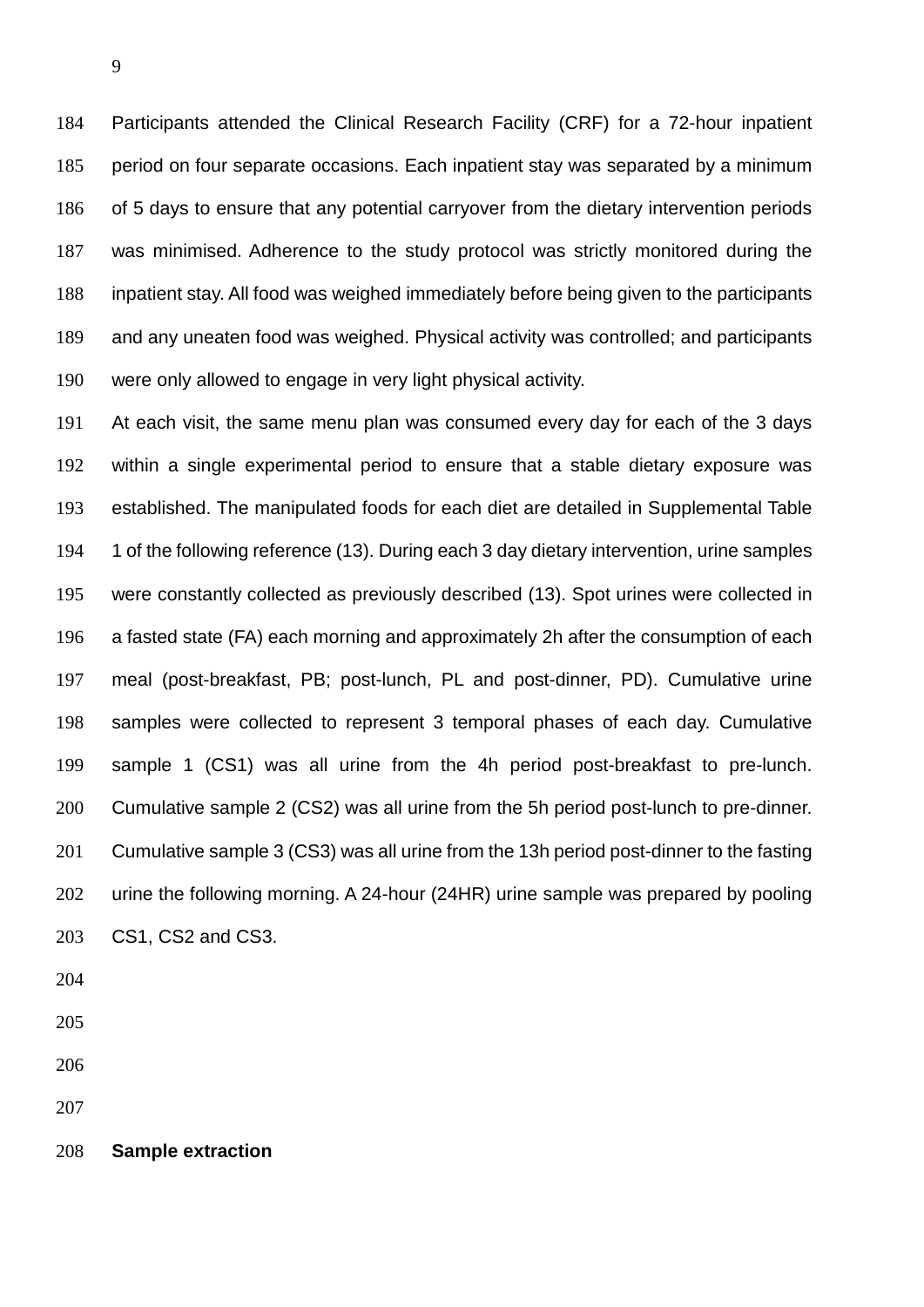Urine samples were thawed to room temperature, vortexed and 800 µL transferred to a clean 2 mL Eppendorf tube. Samples were centrifuged (EBA 12 R, Hettich) at 25,200 212 g for 5 minutes at 4 °C. Following centrifugation, specific gravity of a 200  $\mu$ L aliquot was measured using a hand-held refractometer (OpitDuo 38-53, Bellingham and Stanley). Specific gravity correction factors were calculated per participant as the fold change of individual sample specific gravity to the specific gravity of the sample in the whole sample set which recorded the minimum value (25). Extracts were then prepared as previously described (26).

## **Flow infusion metabolite fingerprinting and data pre – processing**

221 All samples were analysed using high-resolution flow infusion mass spectrometry (FIE-HRMS). From each extracted sample, 20 µL was transferred to a glass HPLC vial 223 containing a 200 uL flat bottom micro insert (Chromacol) and diluted with 80 uL of H2O:MeOH (3:7) directly in the vial. Mass spectra were acquired on an Exactive Orbitrap (ThermoFinnigan, San Jose CA) mass spectrometer coupled to an Accela (ThermoFinnigan, San Jose CA) ultra-performance liquid chromatography system. 20 μL of sample was injected and delivered to the ESI source *via* a flow solvent (mobile 228 phase) or pre-mixed HPLC grade MeOH (Fisher Scientific) and ultra- pure H<sub>2</sub>O (18.2  $(229)$  Ω) at a ratio of 7:3. The flow rate was 200  $\mu$ Lmin<sup>-1</sup> for the first 1.5 minutes, and 600 230  $\mu$ Lmin<sup>-1</sup> for the remainder of the method. The total assay time was 3.0 minutes.

232 Positive and negative ionisation modes were acquired simultaneously. One scan event was used to acquire all mass spectra, 55.000 - 1000.000 *m/z* and 63.000 - 1000.000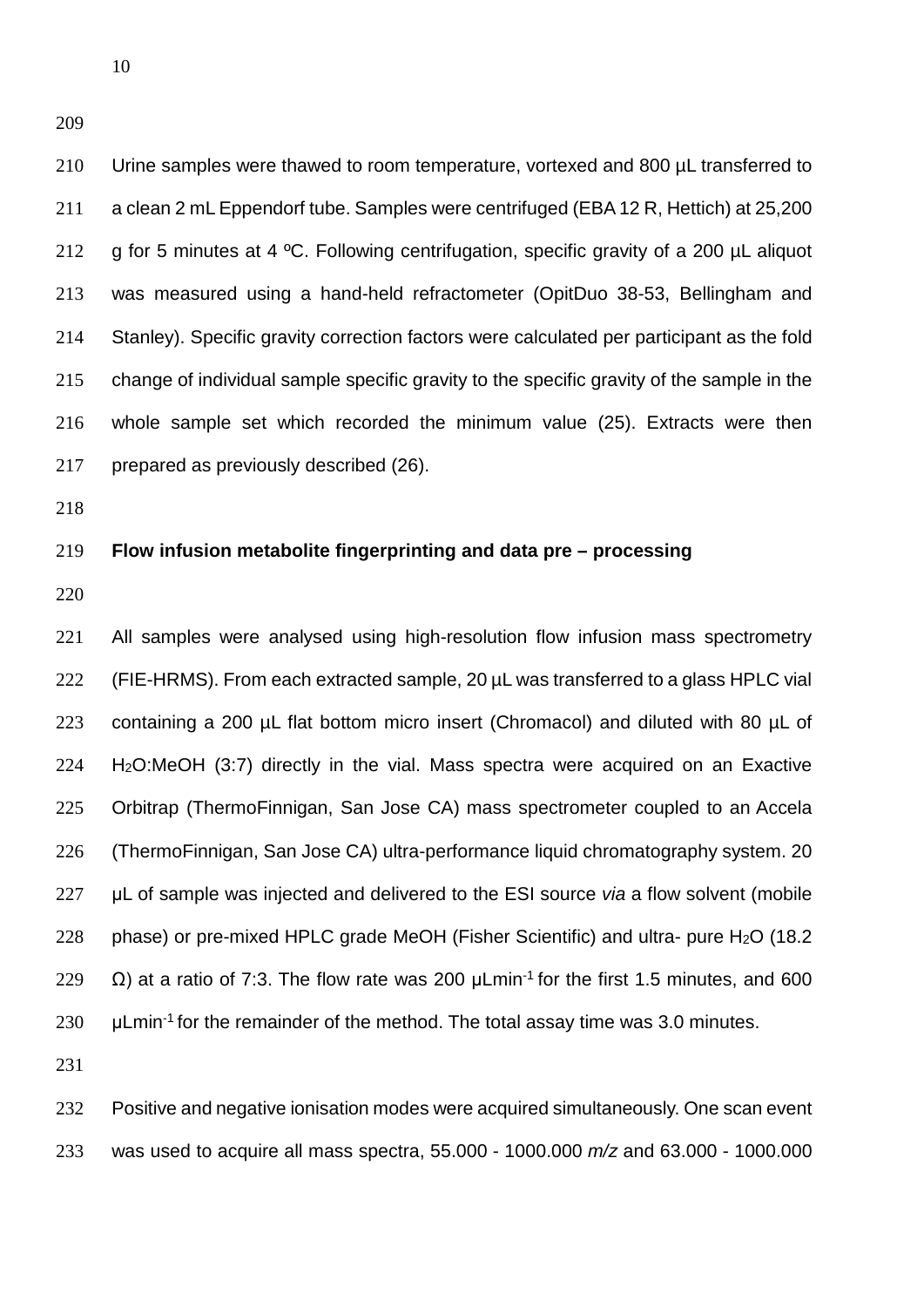*m/z* for positive and negative mode respectively. The scan rate was 1.0 Hz. Mass 235 resolution was 100,000, with an automatic gain control (AGC) of  $5 \times 10^5$  and maximum ion injection time of 250 ms, for both ionisation modes. Following data acquisition raw profile data (RAW, ThermoFinnigan) were converted to the mzML open file format and centroided (27). Conversion and centroiding was performed using msconvert (TransProteomicPipeline) (28). All further processing of mzML files was performed using the R Statistical Programming Language (29). Dimensionality reduction of the acquired mass spectra was performed by taking each *m/z* value from scans about the apex of the infusion profile and binning the *m/z* and intensity values at 0.01 amu intervals. The result was a *m x n* matrix*,* where *m* is the sample and *n* is the *m/z* feature 244 and cells are the respective average intensity values. The result matrix was filtered to 245 yield only variables which were present at an occupancy greater than or equal to 70 % in at least of one the specified biological classes. This resulted in 4574 and 4362 features for spot and cumulative (including 24 hour) urine samples respectively.

 **Quantification of dietary exposure biomarkers by targeted Liquid Chromatography- Mass Spectrometry.** 

 Concentrations of selected biomarkers (see **Table 1**) were measured in selected urine samples using ultra-high-performance liquid chromatography (UHPLC) triple quadrupole (QQQ) mass spectrometry (MS) operating in Multiple Reaction Monitoring (MRM) mode. The dietary exposure biomarkers selected for quantification reflected 257 the food components used in the diet interventions and included metabolites that were expected to eliminated from the body relatively quickly, as well as metabolites derived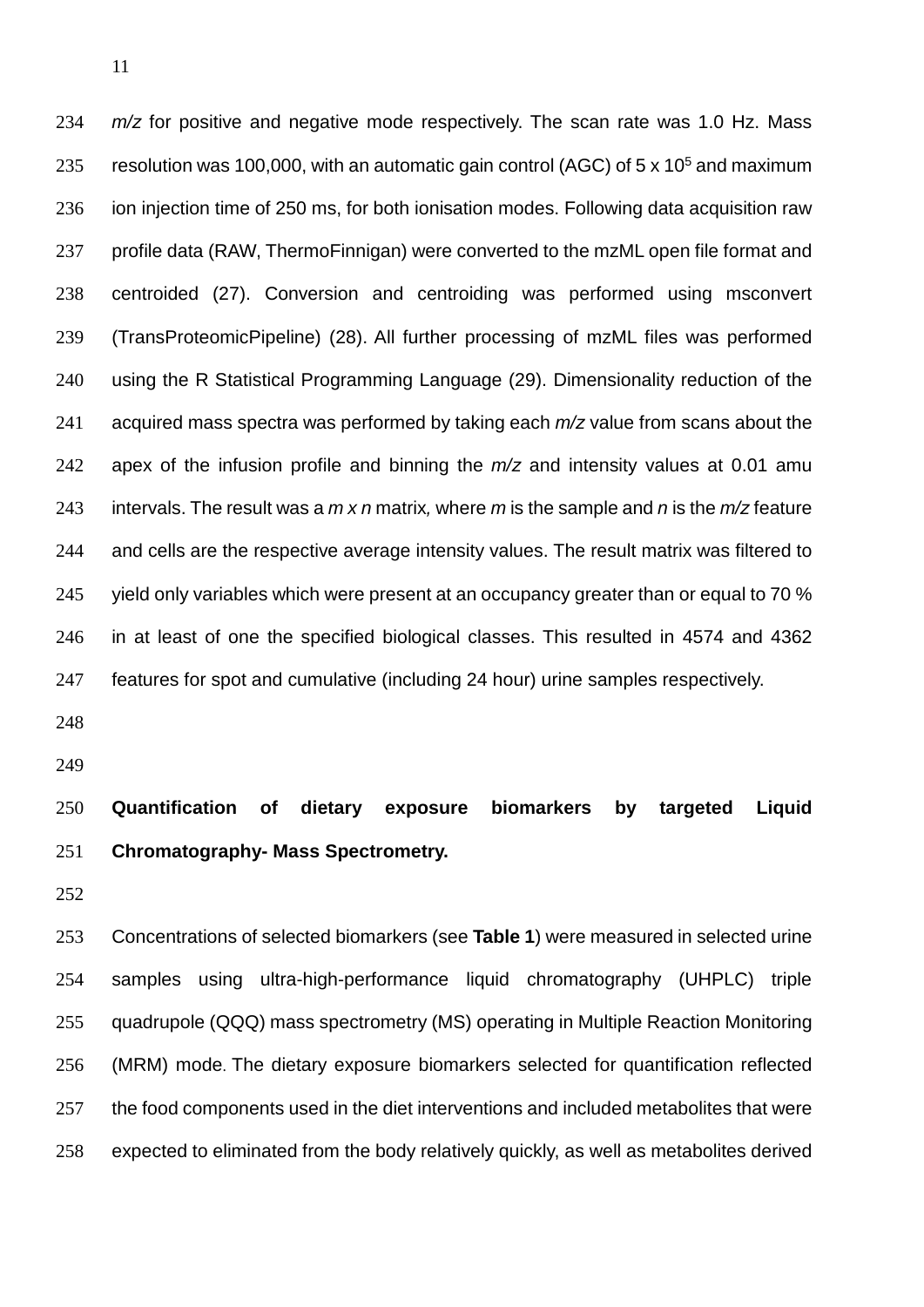as a result of gut microbiome activity that were expected to appear in urine at later 260 time points. MRM chromatograms were acquired on a TSQ Quantum Ultra QQQ mass spectrometer (ThermoFinnigan, San Jose CA) equipped with a heated electrospray ionisation (HESI) source and coupled to an Accela UHPLC system. The UHPLC 263 system was equipped with either a reverse phase  $(C_{18})$  column or a polymeric Hydrophilic Interaction (pHILIC) column. Full chromatographic details are provided in **Supplemental Section 1.** Mass spectra were acquired using MRM acquisition, in positive and negative ionisation mode simultaneously. Collision energy and tube lens voltage values were optimised individually for each parent – product transition (**Supplemental Table 1**). All post-acquisition data processing was performed using Quan Browser (ThermoScientific) and Xcalibur (Thermo Scientific). Spearman rank correlations (**Table 4 and 5**) were performed using the R function; *cor. A*djusted coefficient of determination  $(R^2)$  values (**Table 4 and 5**) were calculated in R using the *lm* function.

## **Statistical analysis of flow infusion metabolite fingerprinting data**

275 All statistical and classification analysis of flow infusion metabolite fingerprinting data was performed using the R Statistical Programming Language (29). Classification of metabolite fingerprint data was performed using the *randomForest* R package (Version 4.6) (30). For all classification models, the dietary intervention (i.e. 25, 50, 75 and 100% of WHO healthy eating guidelines) was the response variable. Models were constructed using all *m/z* variables 4574 and 4362, for spot and cumulative samples respectively. For each Random Forest model, the number of trees was 1000 and the number of variables considered at each internal tree node was the square root of the total number of available variables. Each model was assessed using classification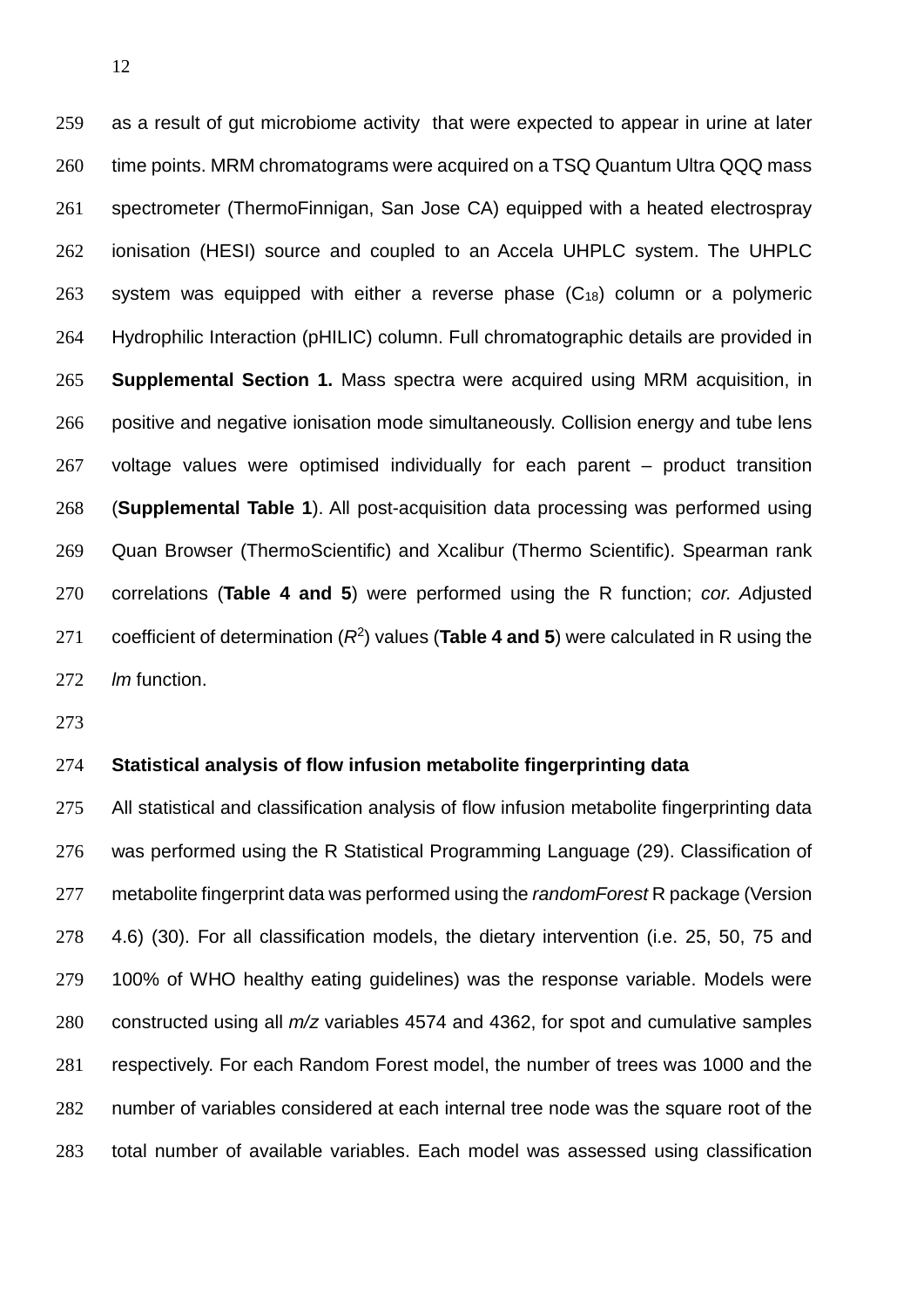accuracy and multi-class area under the receiver operator characteristic (ROC) curve (AUC) (31). ROC-AUC values were calculated using the R package HandTill2001 (Version 0.2-12). For **Figure 2** the training proximity values and predicted proximity 287 values were used to construct a dissimilarity matrix  $(1 - \text{proximity})$  which was then scaled to two dimensions using multidimensional scaling (MDS).

# **1H-NMR acquisition and processing for metabolic fingerprinting and quantitative data**

 Samples for <sup>1</sup>H-NMR spectroscopy analysis were prepared mixing 540 μL of urine with 60 μL of a pH 7.4 phosphate buffer as described previously (13). We analysed the samples at 300 K on a 600MHz spectrometer (Bruker BioSpin, Karlsruhe, Germany) using a standard one-dimensional pulse sequence with water-pre-saturation (32). As 296 described previously (13), <sup>1</sup>H-NMR spectra were modelled with Partial Least Squares Discriminant Analysis (PLS-DA) in a repeated-measures Monte Carlo Cross-Validation 298 (MCCV) framework. The mean prediction  $(T_{pred})$  was estimated across the MCCV 299 models where the sample was left-out of modelling. A positive  $T_{pred}$  indicated that the urinary metabolic profile of the sample resembled Diet 1 more than Diet 4, and vice versa for a negative Tpred. Variable importance was assessed based on bootstrap resampling of regression coefficients in each model, using the False Discovery Rate (q-value) of ≤0.01 to indicate significance. Skillings-Mack tests were used to assess differences between the four diets (multiple paired samples) (13). Subsequently, Wilcoxon's signed rank test was used to test pairwise differences and p values from post-hoc tests were adjusted for multiple testing with Hommel's adjustment.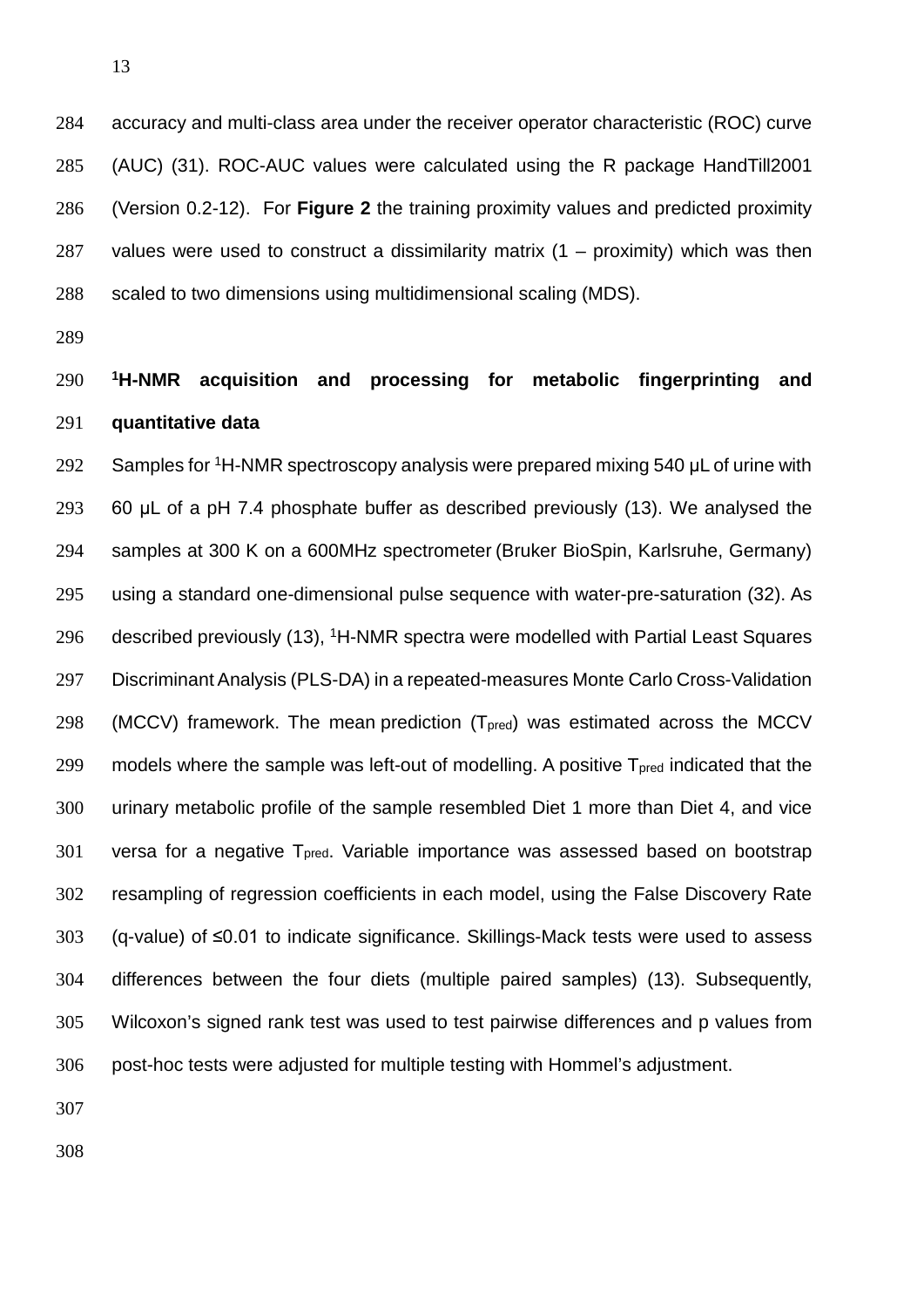### **Results**

# **Dietary exposure is well discriminated by metabolite fingerprinting using spot, cumulative or 24-hour urine samples**

 Multidimensional scaling (MDS) of multinomial Random Forest classification models for diet differences in metabolome fingerprint data demonstrated excellent separation between diets with all three urine types from Day 3 (**Figure 1**). It is evident that urine composition reflective of the 4 different diets had already stabilised by Day 2 (**Supplemental Figure 1**). These findings were validated by the 1H-NMR metabolic fingerprinting models (13) that showed good discrimination between dietary 320 intervention on Day 1 (Skillings-Mack P=8.20 x 10 $\cdot$ 7), Day 2 (Skillings-Mack P=7.11 x  $10^{-10}$ ) and Day 3 (Skillings-Mack P=7.21 x 10<sup>-9</sup>) based on 24-hour samples, with the lowest significance values achieved using Day 1 urine samples. Classification performance of CS3 models was comparable with those obtained for PD spot models and 24-hour urine samples for both Day 3 (**Figure 1**) and Day 2 (**Supplemental Figure 1**) samples. Comparable results were obtained using 1H- NMR metabolic fingerprinting modelling which demonstrated that PD spot urine and CS2 and CS3 models all significantly discriminated between dietary treatments, with the PD spot model having the lowest classification values (13). **Spot urine samples predicts diet discrimination in corresponding cumulative** 

- **samples**
-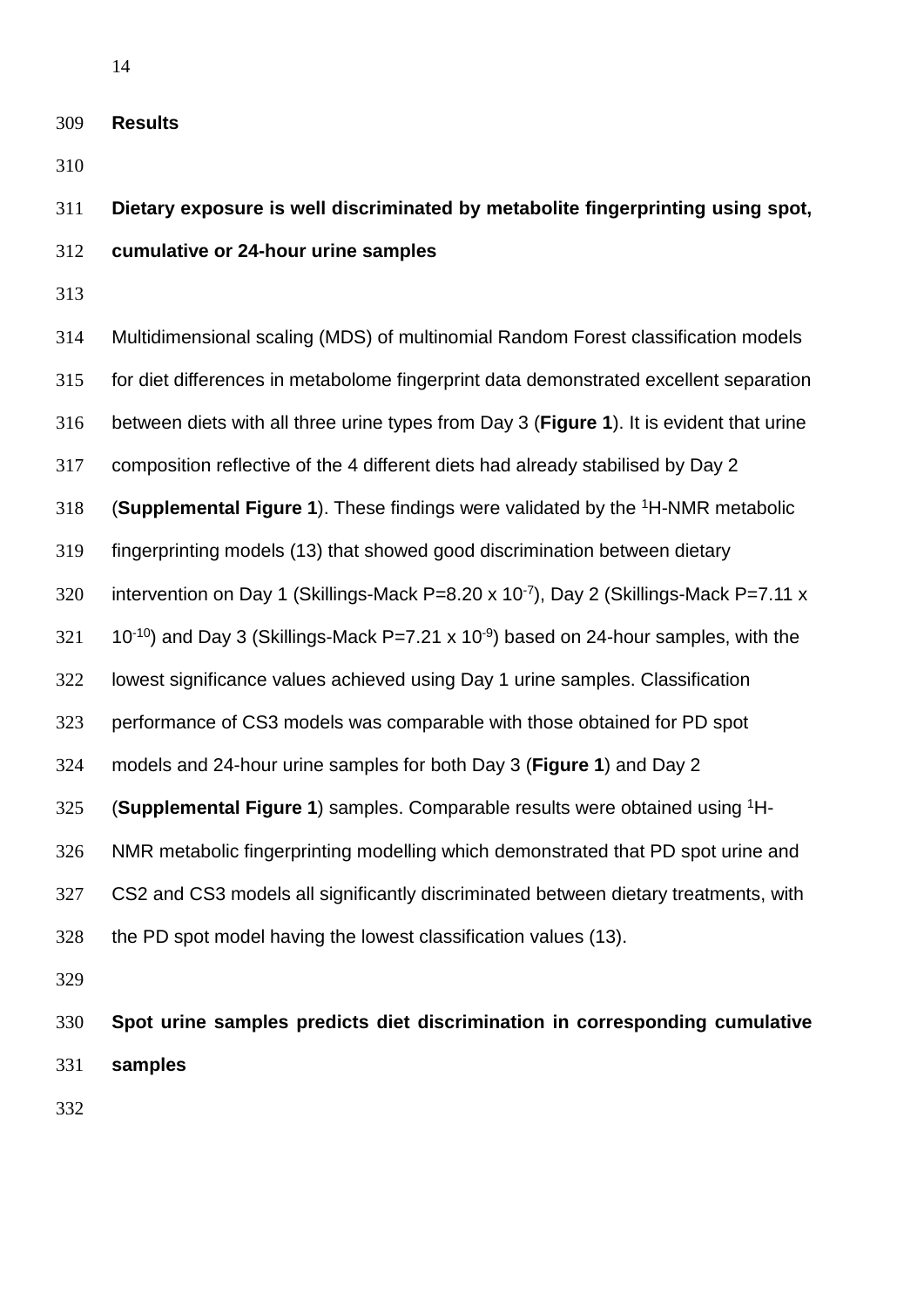Principal Component Analysis (PCA) was performed on an exemplar FIE-HRMS dataset to confirm that sample type was not a confounding factor (**Supplemental Figure 2**). The PCA model was constructed using spot samples only and the corresponding cumulative sample data were projected into the PCA model. This showed that sample type did not result in an observable change in model structure. Experimental cross validation was used to determine if discrimination between all diets measured in a spot urine sample type predicted diet correctly in unlabelled urines of a different type (i.e. cumulative or 24-hour). As an example, a Random Forest model was trained to discriminate between the 4 different diets using Day 3 PD spot urine fingerprint data and then diet was predicted in Day 3 24-hour urine samples. Multidimensional scaling (MDS) of predicted Random Forest proximity values demonstrated good correspondence of PD and 24-hour urine collection data following exposure to each of the 4 different diets. Classification performances for all urine type comparisons (using both FIE-HRMS and NMR data) based on Day 3 urine samples are shown in **Supplemental Table 1 and Supplemental Table 2**. In **Table 2** the results are shown where Day 3 PD spot samples only have been used to construct training models and predictions made concerning all samples types on both Day 2 and Day 3. Likewise, cumulative samples were used to predict diet discrimination in 24- hour urine samples, cumulative and spot samples (**Table 3**). The full dataset (**Supplemental Table 1**), in which PB and PL spot samples were used to construct a training model, demonstrates the power of spot urine samples to predict dietary patterns. In summary, 15 out of 30 FIE-HRMS models (**Supplemental Table 1**) yielded 355 a classification accuracy of  $> 0.9$  and only10 models had performance of  $< 0.9 > 0.8$  A key highlight from the classification modelling was confirmation of the ability of spot samples to predict accurately their corresponding temporal phase cumulative sample.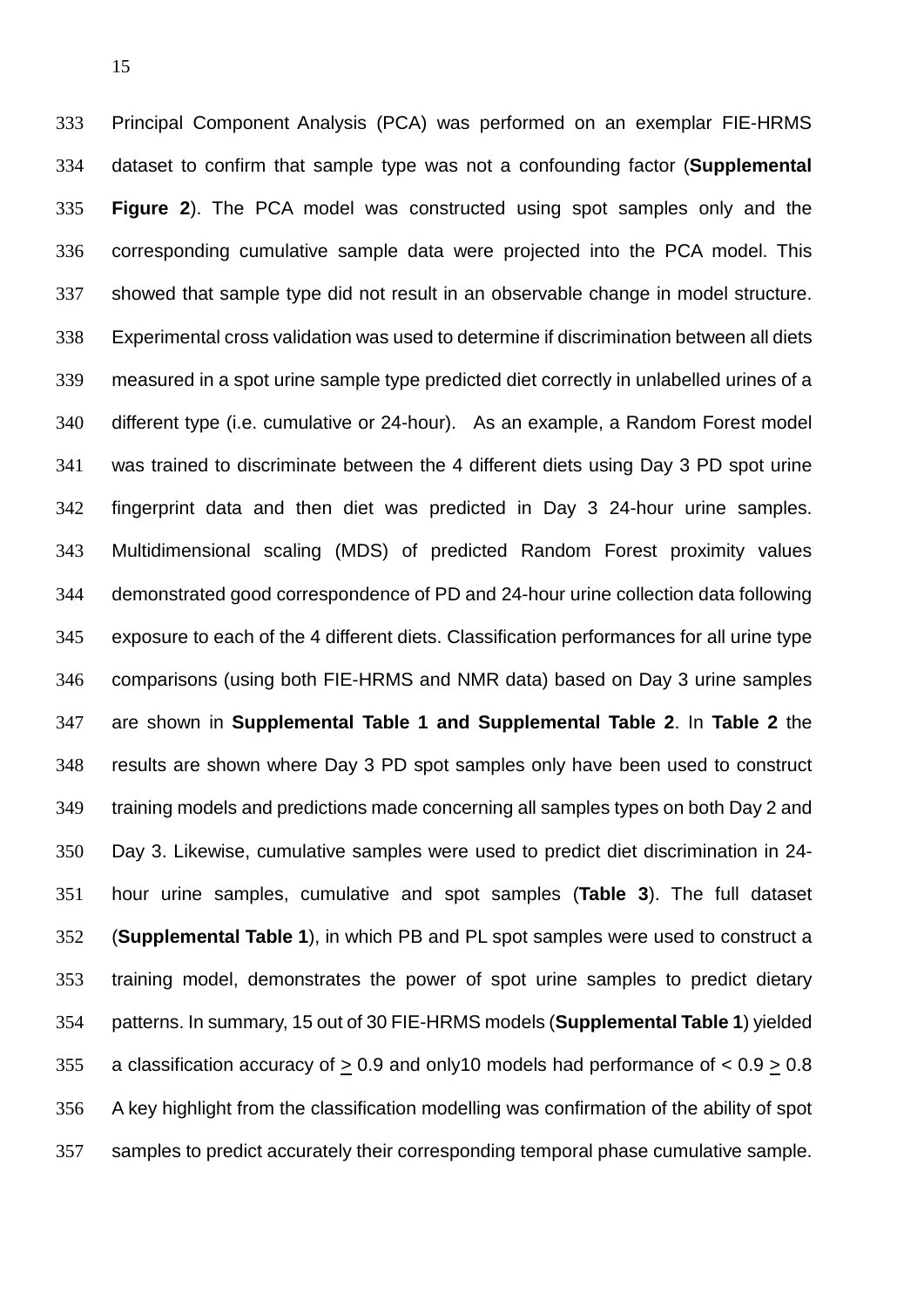For example, PB-3 (training) and CS1-3 (test) gave an accuracy of 0.974, PL-3 (training) and CS2-3 (test) gave an accuracy of 0.975. In addition, PD-3 (training) and CS3-3 (test) yielded an accuracy of 0.918. Furthermore, the PD-3 spot sample predicted dietary exposure in the corresponding Day 3 24-hour (24S-3) sample, with 362 an accuracy of 0.891. All of the FIE-HRMS models were validated by the <sup>1</sup>H-NMR analysis using the same sample model combinations. In all instances where 364 classification accuracy was  $\geq$  0.9, Skillings-Mack significance testing (p-value) indicated strong coherence between the two independent, non-targeted analytical platforms (**Tables 2 and 3**). As expected, with both analytical platforms and modelling approaches, the best predictions were achieved when the sample collection of the training model was time-matched as closely as possible with the test samples.

# **Dietary biomarkers exhibit similar quantitative changes in both PD spot urines and 24-hour urine collections on exposure to different amounts of specific foods**

 **Table 4** shows the correlations between the concentration of key dietary biomarkers in PD spot and 24-hour urine samples respectively. The biomarkers selected (see **Table 1**) included metabolites that were the product of biotransformation within the human body (e.g. 3,5-Dihydrophenylpropionoic acid 3-O-sulfate and D-L- Sulforaphane-N-acetyl-L-cysteine) and others which were eliminated from the body without biotransformation within a few hours after consumption (e.g. *L-*Anserine and tartrate). Spearman rank correlation coefficients (*ρ*) ranged from 0.447 to 0.959. The 381 accuracy of each comparison was measured using the adjusted  $R^2$  value from linear models between quantitative measures in PD and 24-hour urine samples (**Table 4**).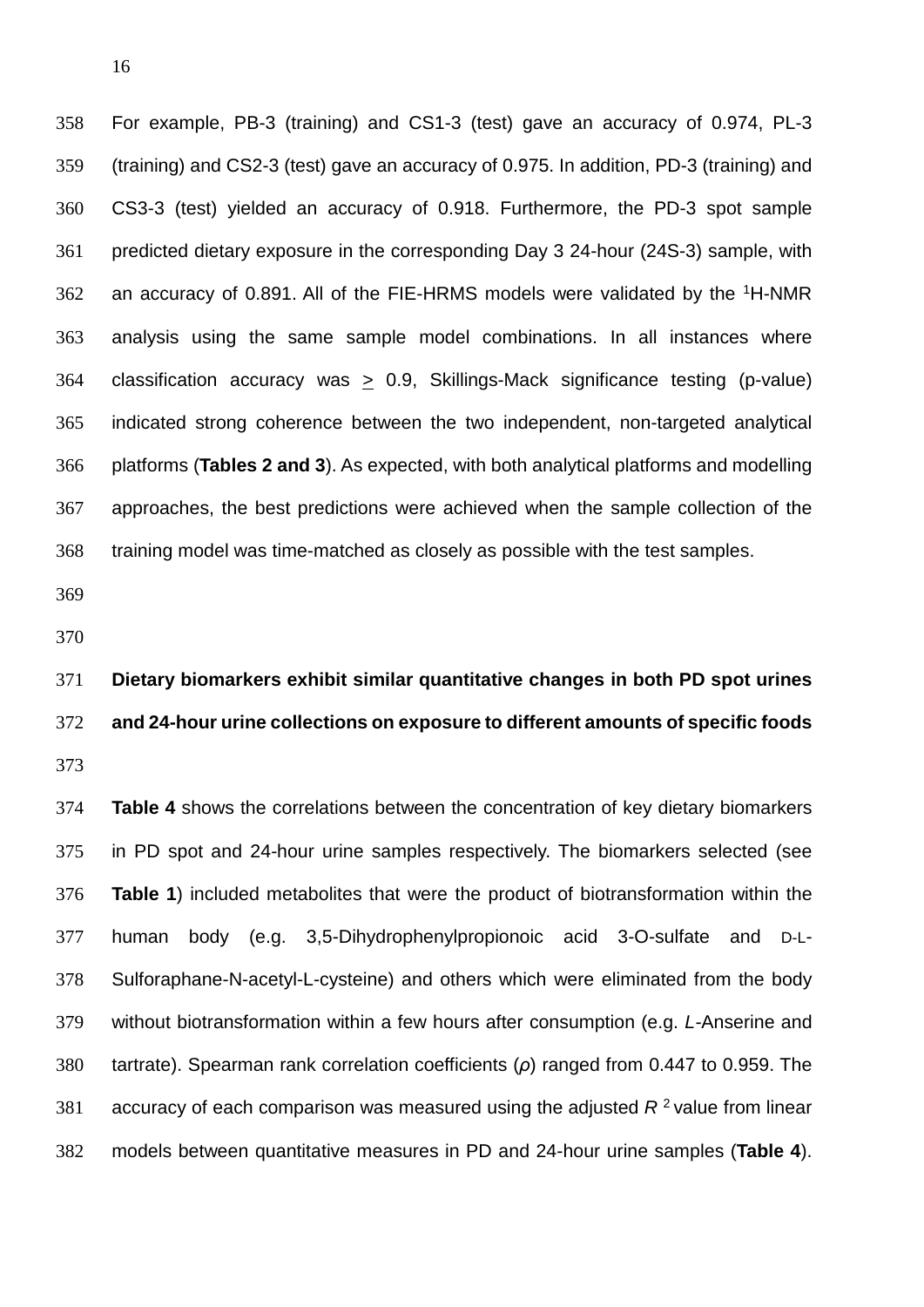383 Adjusted  $R^2$  values showed the same distribution in variability as the spearman rank correlation coefficients across the biomarkers. Dihydrophenylpropanoic acid (DHPPA) exhibited a weak correlation between PD and 24-hour urine samples ( $ρ = 0.147$ ,  $R² =$ 386 0.451) and PD versus CS3 ( $\rho$  = 0.147,  $R^2$  = 0.451). In this case, the relatively weak correlations between urine sample types is due to the fact that DHPPA, a biomarker of wholegrain consumption is eliminated from the body relatively slowly over several hours after wholegrain consumption (33,34). Therefore, because the wholegrain containing foods were consumed at breakfast and/or lunch DHPPA excretion is not captured adequately in the PD spot but is present in the 24-hour and CS3 samples. The range of correlation coefficients is reflective the unique absorption, metabolism and excretion dynamics of each of the biomarkers. While there were variations in correlation coefficients, the relative distribution of analytes between sample type remained consistent (see **Supplemental Figure 3** for Quantile-Quantile Plots). In all cases a right skew is visible indicative of the complex dynamic range of dietary biomarkers within urine.

 **Micturition characteristics supports sample homogeneity between different urine sample types**

 Inter-individual variation in water intake and micturition behaviour compounds the challenge of obtaining objective dietary information using urinary biomarkers. To have value for estimation of dietary intake it is essential that spot urine samples can be normalised to account for differences in inter-individual variation in micturition behaviour. In all three sample types the relationship between refractive index and creatinine concentration was consistent (**Supplemental Figure 4**). Wilcox-signed rank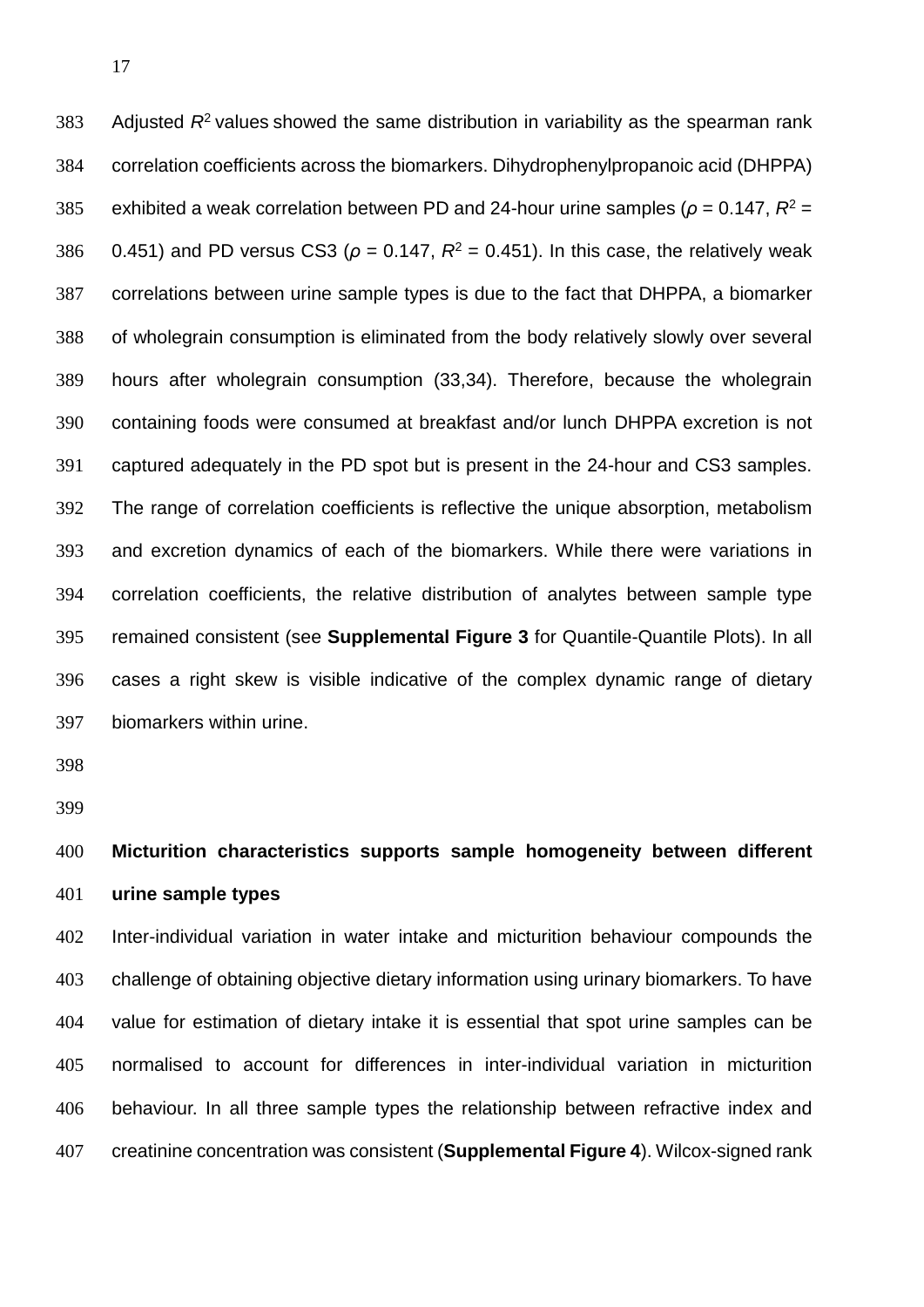test between PD urine creatinine concentrations and 24-hour urine creatinine 409 concentrations showed no change in rank positions ( $P = 0.586$ ). Similar results were also observed for the comparison of refractive index between sample types. A weak significant difference (0.01<P<0.05) was observed between refractive index values in CS3 and 24-hour urine samples. With no deviation between creatinine concentrations and refractive index across sample types there is no loss of accuracy in using pre- analytical physical measurements (refractive index) to determine sample concentration and normalise prior to analysis.

## **Discussion**

 The study design allowed us to compare the utility of spot, cumulative phase and 24- hour urine samples for quantifying biomarkers of dietary exposure. Because individuals consumed the same diet for three consecutive days in each experimental period, metabolic responses to each experimental diet stabilized within about 24-hours and the study design provided an opportunity for substantial replication, cross- validation and assessment of variability (13). In addition, we undertook non-targeted metabolite fingerprinting by two different analytical methods (FIE-HRMS and NMR) to provide a comprehensive representation of urine chemistry.

 24-hour urine collection, for example for determination of sodium intake, is recognized as being expensive and burdensome (35). If urine is to be used for large-scale biomarker-based investigations of dietary exposure, then simpler, less burdensome methods of urine collection are needed. The collection of a single spot urine sample imposes much less burden on individuals compared with 24-hour urine collection and has a reduced impact on an individual's daily activities. An essential criterion of any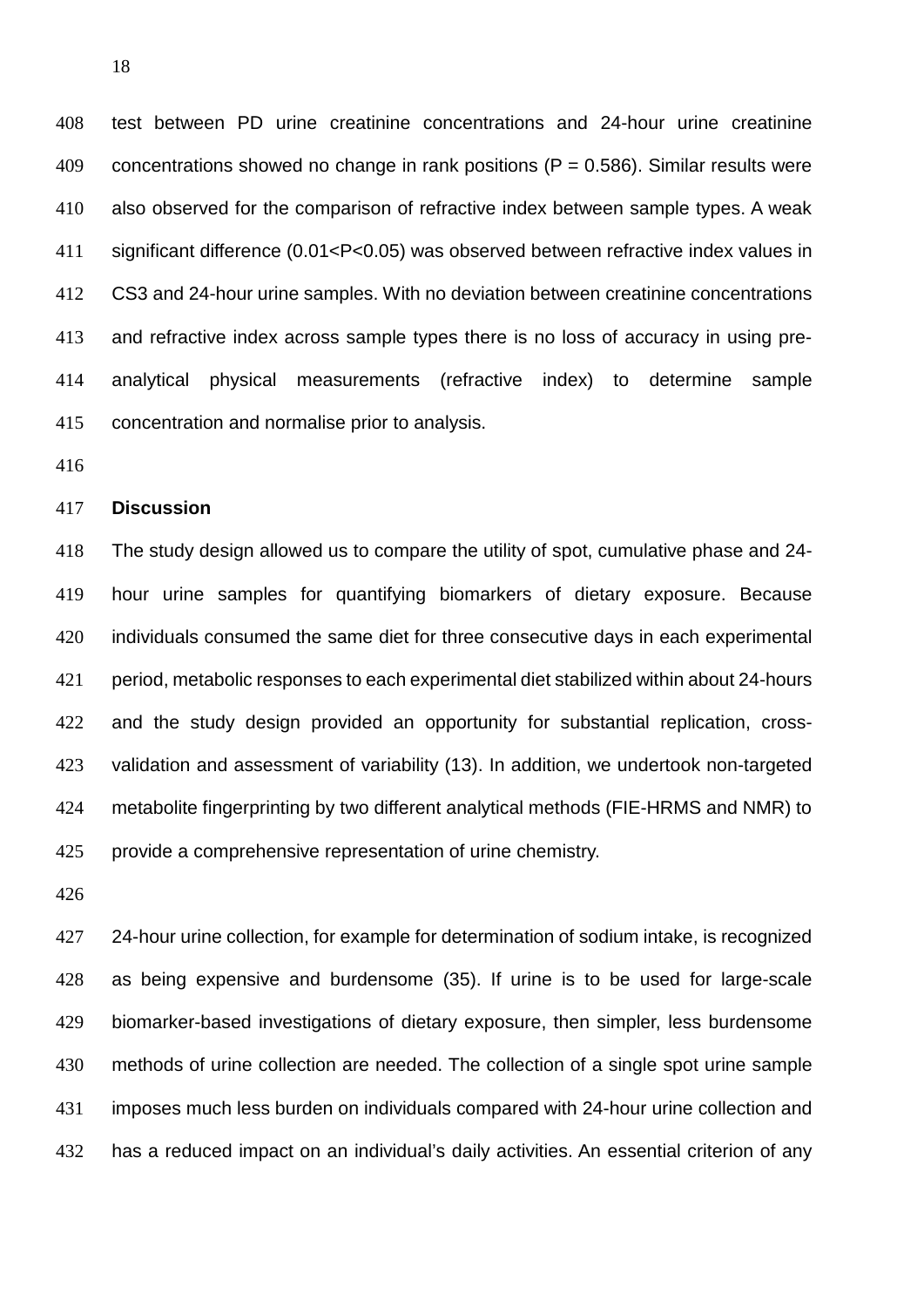urine sampling method is that it provides an accurate estimation of habitual eating behavior. Because hydration levels and micturition frequencies differ between individuals the utility of spot urines for dietary exposure assessment is dependent on simple methods to normalize concentration differences (36). Creatinine has been used widely as a measure for determining total urine concentration (37). Measurement of a physical attribute reflecting overall urine concentration, such as refractive index or osmotic concentration also provides a simple method to correct for differences in individual hydration status (25,38). An advantage of using a physical characteristic as a surrogate for sample concentration is that it accounts for the entire non-water content of the urine and is not dependant on the utility of any single analyte such as, creatinine, which itself can be confounded by intake of red meat or renal disease. In addition, pre- analytical normalisation has the advantage that it is independent of the analytical process for metabolite quantification (25).

 From the present study, spot urine samples collected at least two hours post consumption of the main evening meal were found to be the best substitute for 24- hour urine collections. Although more burdensome to collect (compared to a spot urine), CS3 samples (collected from the 13-hour period after eating an evening meal to the fasting urine) followed by the CS2 samples (collected from the 5-hour period post-lunch to pre-dinner) were the best substitutes for 24-hour urine samples.Although dietary exposure biomarkers will be present at different concentrations in spot urine samples collected at different times after consumption of specific foods, the present study illustrates that exposure levels to several key foods of high public health interest can be assessed equally well in 24-hour, cumulative and spot urine samples. However, in order to minimize the limitations of spot sample variability, they must be collected in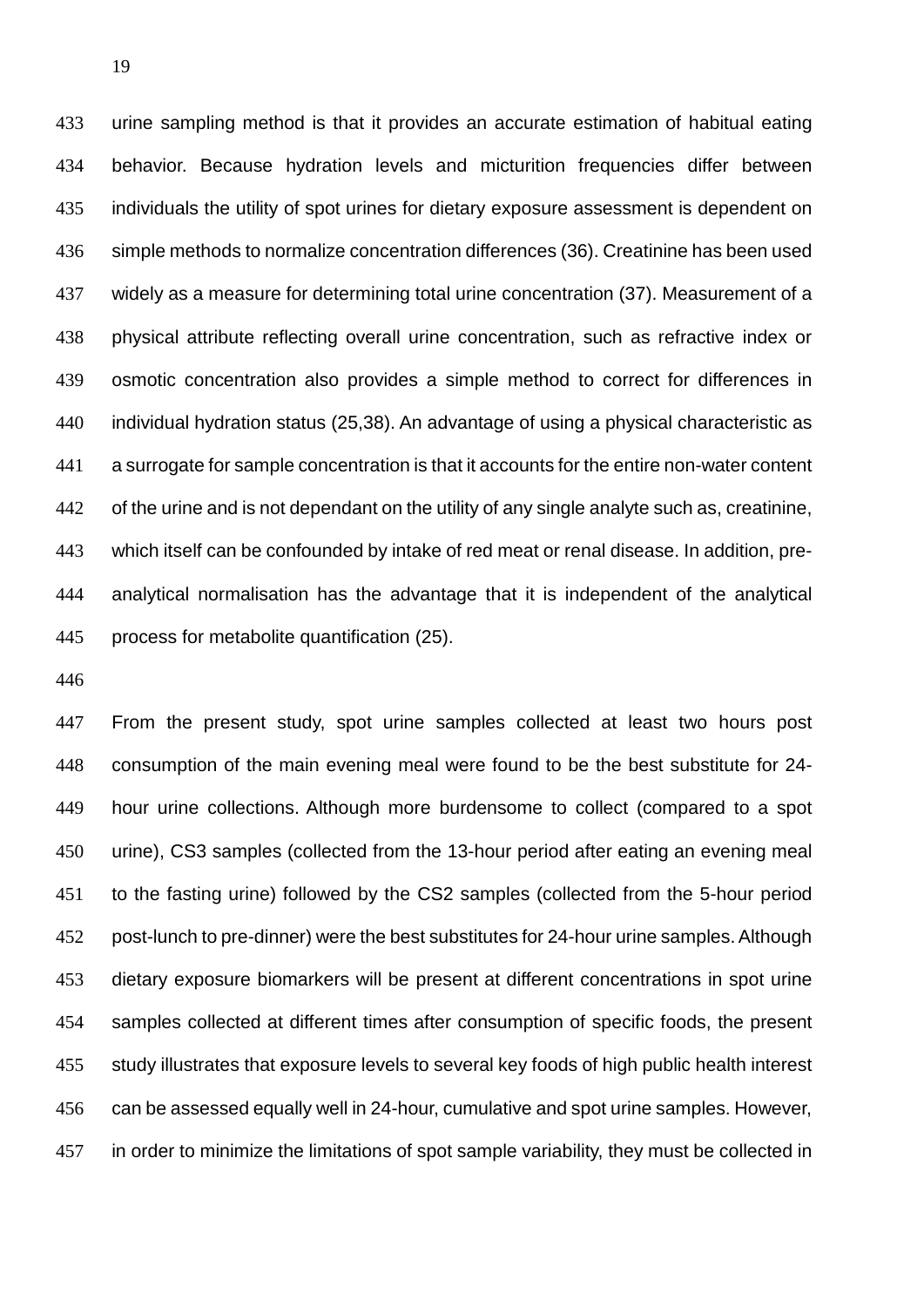an informative, relatively narrow time window. In situations where it is very difficult to obtain a spot sample in a narrow time window, cumulative samples have been demonstrated to predict similarly to 24-hour urine samples and have the advantage of being a lower collection burden for participants (13).

 There have been relatively few studies describing targeted quantitative analyses of multiple biomarker chemical classes in urine samples. In the present study all participants were obliged to eat identical meals at the same time under supervision to ensure optimal compliance and enabling accurate alignment of biomarker excretion profiles in the different urine types. A recent review by *Dragsted et al* (39), stressed the importance of 'time response' as a characteristic to consider when choosing sample types for biomarker quantification. Although correspondence of biomarker levels between PD spot and 24-hour urine collections was generally good (**Supplemental Figure 5**), the presented data illustrates that weaker correlations between dietary intake and biomarker concentrations in both spot and 24-hour urine samples may also be expected; particularly in epidemiological studies where the time elapsed between eating and urine sampling is not tightly controlled biomarkers derived 475 from colonic fermentation may not be highly represented in PD urine samples and so the use of First Morning Void (FMV) urine sampling in addition might be recommended. A typical example would be skewed distribution towards lower concentrations measured in PD spot urine for D-*L*-Suforaphane (a biomarker of exposure to cruciferous vegetables) (40,41) at higher dietary intake levels, which is derived from colonic fermentation and additionally may reflect the impact of metabotype differences within a specific population. For these hypotheses to be further investigated these methods first need scaling to the population level and testing in a representative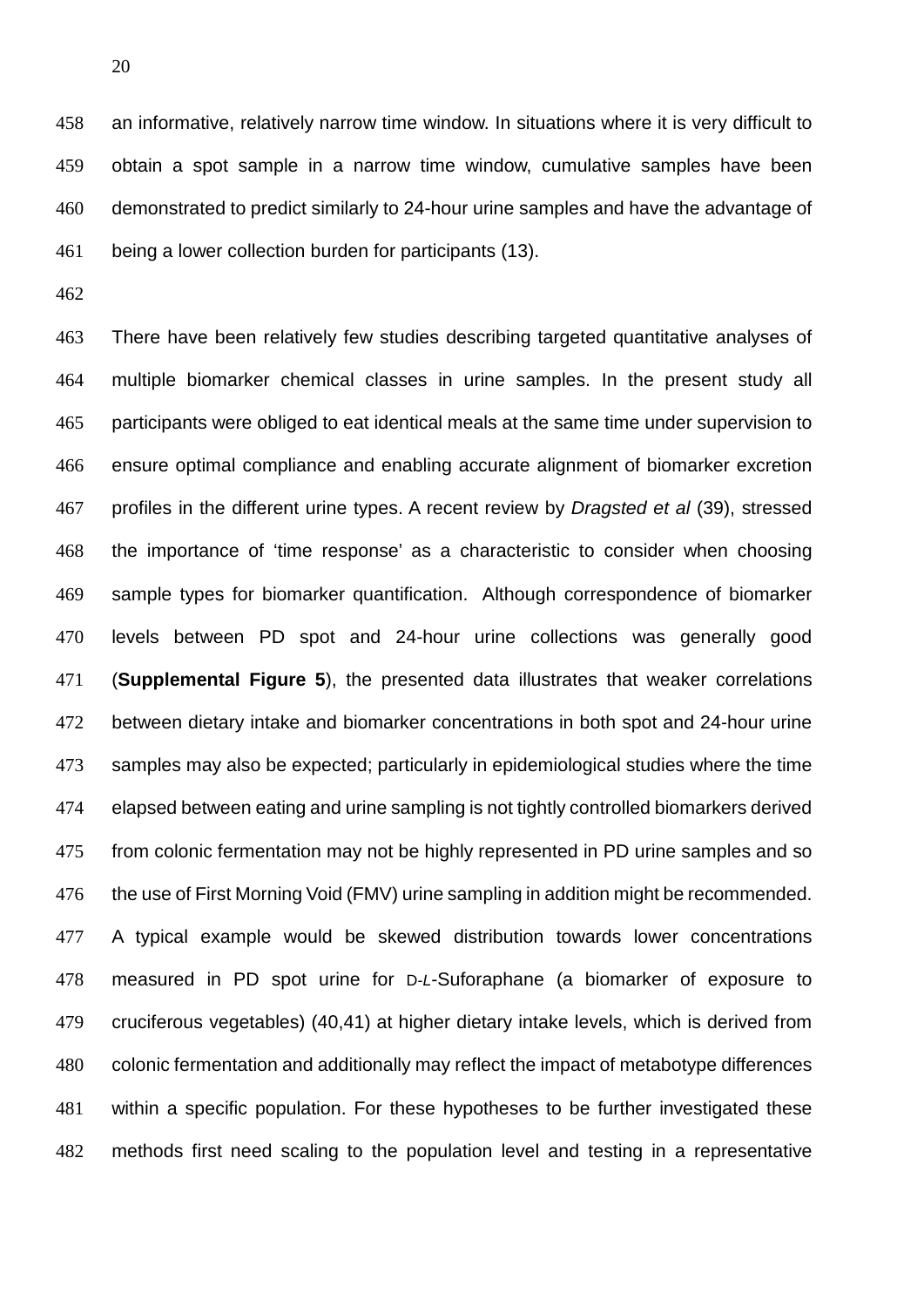epidemiological contexts. Taking note of any possible complications arising, with regard to the behavior of specific biomarkers we suggest that in future PD spot or the CS3 urine voids in combination with FMV urines may provide ideal samples for epidemiological studies requiring assessment of dietary exposure. Their ease of collection by the participant and storage offer scope for assessing food intake on multiple days with little impact on the normal daily activities of individuals. We propose that dietary exposure biomarker technology in conjunction with traditional self-reporting tools should help improve the quality of future nutrition research.

### **Acknowledgements**

 This study was funded by the Medical Research Council (MRC), grant number MR/J010308/1.

 The authors' responsibilities were as follows; IGP, EC, EH and GF designed and conducted the intervention study. JP, KT, HZ, MB analysed urine samples and generated raw data. TW, IGP and JP performed analysis of mass spectrometry and NMR data; and were responsible for interpretation of data. TW, IGP, JP, AL, JM, GF and JD wrote the manuscript and JD had primary responsibility for the final content. All authors read and approved the final version of the paper. The authors have no conflicts of interest to declare.

- 
- 
- 
- 
-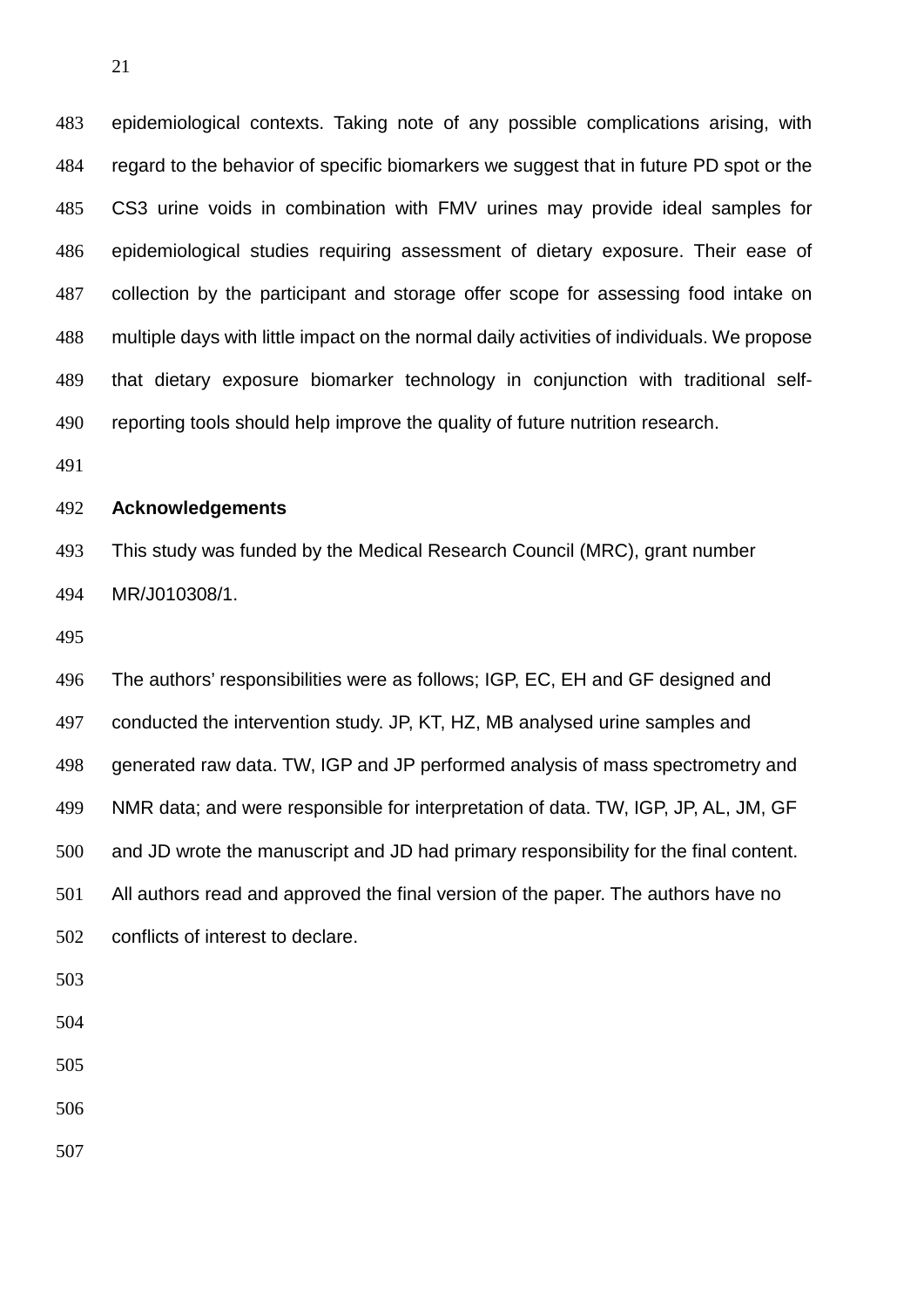|     | $22\,$ |  |  |
|-----|--------|--|--|
| 508 |        |  |  |
| 509 |        |  |  |
| 510 |        |  |  |
| 511 |        |  |  |
| 512 |        |  |  |
| 513 |        |  |  |
| 514 |        |  |  |
| 515 |        |  |  |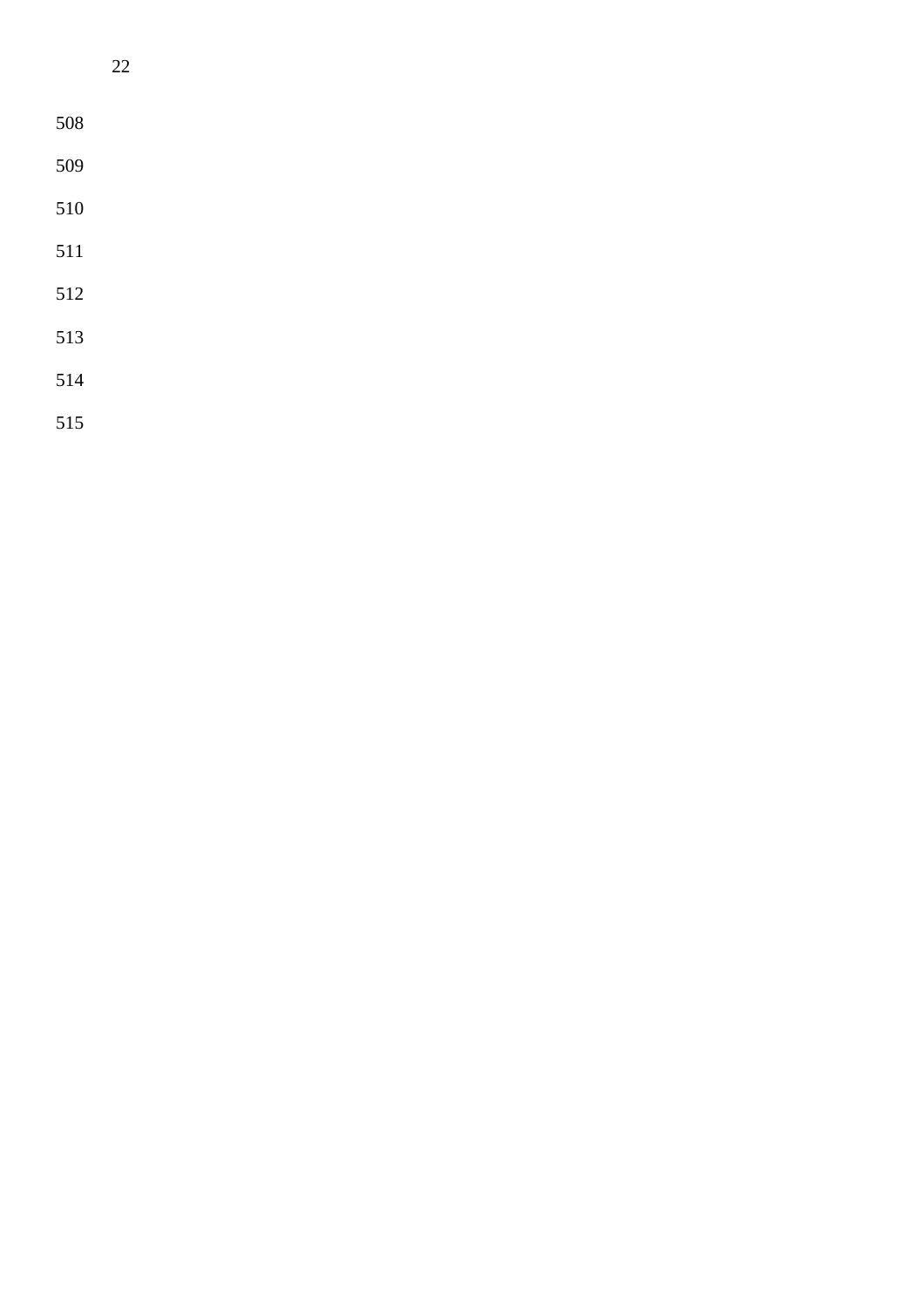## **References**

- 1. Varraso R, Chiuve SE, Fung TT, Barr RG, Hu FB, Willett WC, Camargo CA. Alternate Healthy Eating Index 2010 and risk of chronic obstructive pulmonary disease among US women and men: prospective study. Bmj. 2015;350:h286– h286.
- 2. Chiuve SE, Fung TT, Rimm EB, Hu FB, McCullough ML, Wang M, Stampfer MJ, Willett WC. Alternative Dietary Indices Both Strongly Predict Risk of Chronic Disease. J Nutr. 2012;142:1009–18.
- 3. Coulthard JD, Palla L, Pot GK. Breakfast consumption and nutrient intakes in 4–18-year-olds: UK National Diet and Nutrition Survey Rolling Programme (2008–2012). Br J Nutr. 2017;1–11.
- 4. Kristal AR, Peters U, Potter JD. Is It Time to Abandon the Food Frequency Questionnaire ? Is It Time to Abandon the Food Frequency Questionnaire ? Cancer Epidemiol biomarkers Prev. 2005;14:2826–8.
- 5. Carter MC, Burley VJ, Nykjaer C, Cade JE. Adherence to a smartphone application for weight loss compared to website and paper diary: pilot randomized controlled trial. J Med Internet Res. 2013;15:1–17.
- 6. Lafay L, Mennen L, Basdevant a, Charles M a, Borys JM, Eschwège E, Romon M. Does energy intake underreporting involve all kinds of food or only specific food items? Results from the Fleurbaix Laventie Ville Santé (FLVS) study. Int J Obes Relat Metab Disord. 2000;24:1500–6.
- 7. Prentice RL, Mossavar-Rahmani Y, Huang Y, Van Horn L, Beresford SAA, Caan B, Tinker L, Schoeller D, Bingham S, Eaton CB, et al. Evaluation and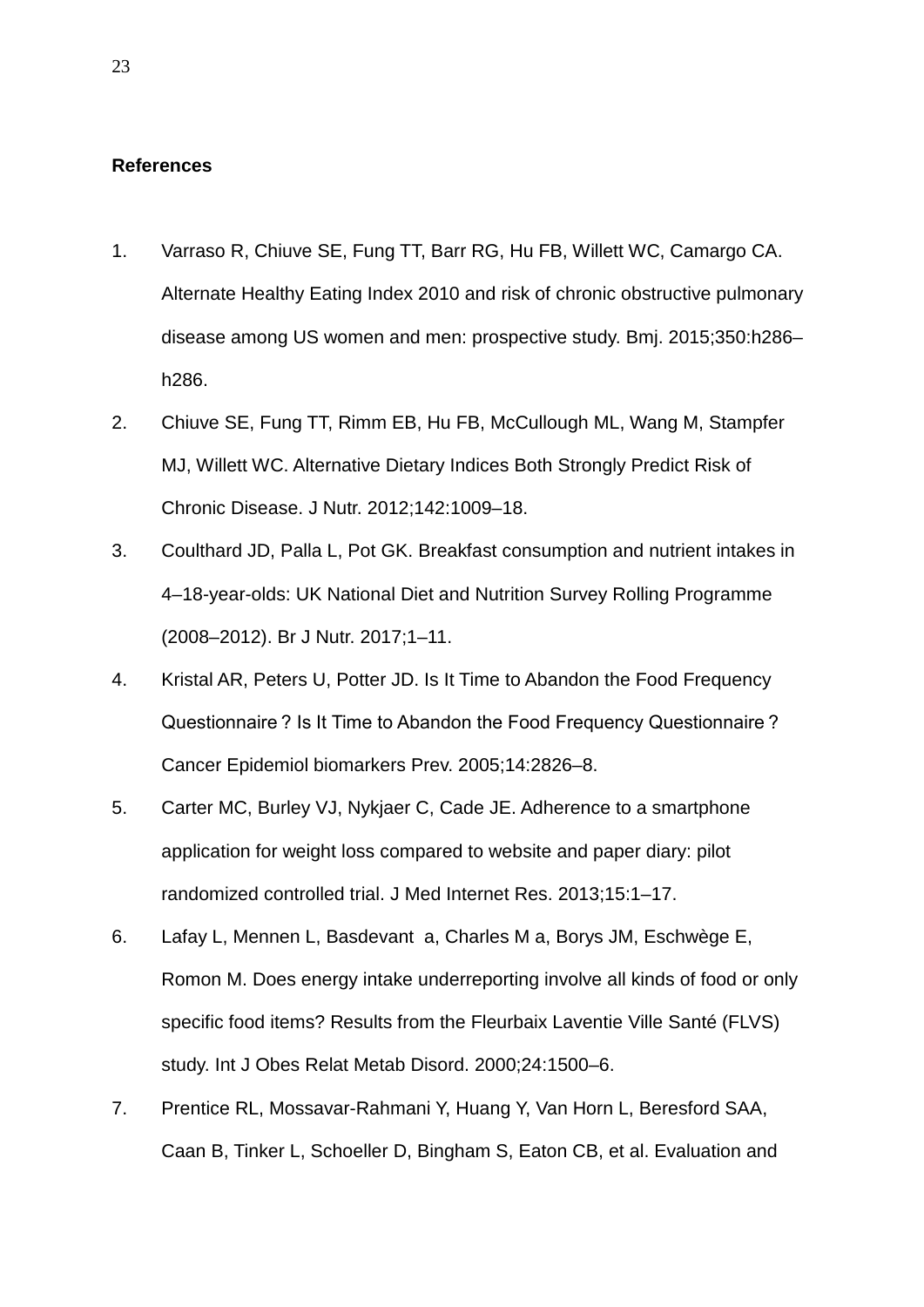comparison of food records, recalls, and frequencies for energy and protein assessment by using recovery biomarkers. Am J Epidemiol. 2011;174:591– 603.

- 8. Park Y, Dodd KW, Kipnis V, Thompson FE, Potischman N, Schoeller DA, Baer DJ, Midthune D, Troiano RP, Bowles H, et al. Comparison of self-reported dietary intakes from the Automated Self-Administered 24-h recall , 4-d food records , and food-frequency questionnaires against recovery biomarkers. 2018;80–93.
- 9. Lloyd AJ, Beckmann M, Favé G, Mathers JC, Draper J. Proline betaine and its biotransformation products in fasting urine samples are potential biomarkers of habitual citrus fruit consumption. Br J Nutr. 2011;106:812–24.
- 10. Garcia-Perez I, Posma JM, Chambers ES, Nicholson JK, C. Mathers J, Beckmann M, Draper J, Holmes E, Frost G. An Analytical Pipeline for Quantitative Characterization of Dietary Intake: Application to Assess Grape Intake. J Agric Food Chem. 2016;64:2423–31.
- 11. Posma JM, Garcia-Perez I, Heaton JC, Burdisso P, Mathers JC, Draper J, Lewis M, Lindon JC, Frost G, Holmes E, et al. Integrated Analytical and Statistical Two-Dimensional Spectroscopy Strategy for Metabolite Identification: Application to Dietary Biomarkers. Anal Chem. 2017;89:3300–9.
- 12. Lloyd AJ, Beckmann M, Haldar S, Seal C, Brandt K, Draper J. Data-driven strategy for the discovery of potential urinary biomarkers of habitual dietary exposure. Am J Clin Nutr. 2013;97:377–89.
- 13. Garcia-Perez I, Posma JM, Gibson R, Chambers ES, Hansen TH, Vestergaard H, Hansen T, Beckmann M, Pedersen O, Elliott P, et al. Objective assessment of dietary patterns by use of metabolic phenotyping: a randomised, controlled,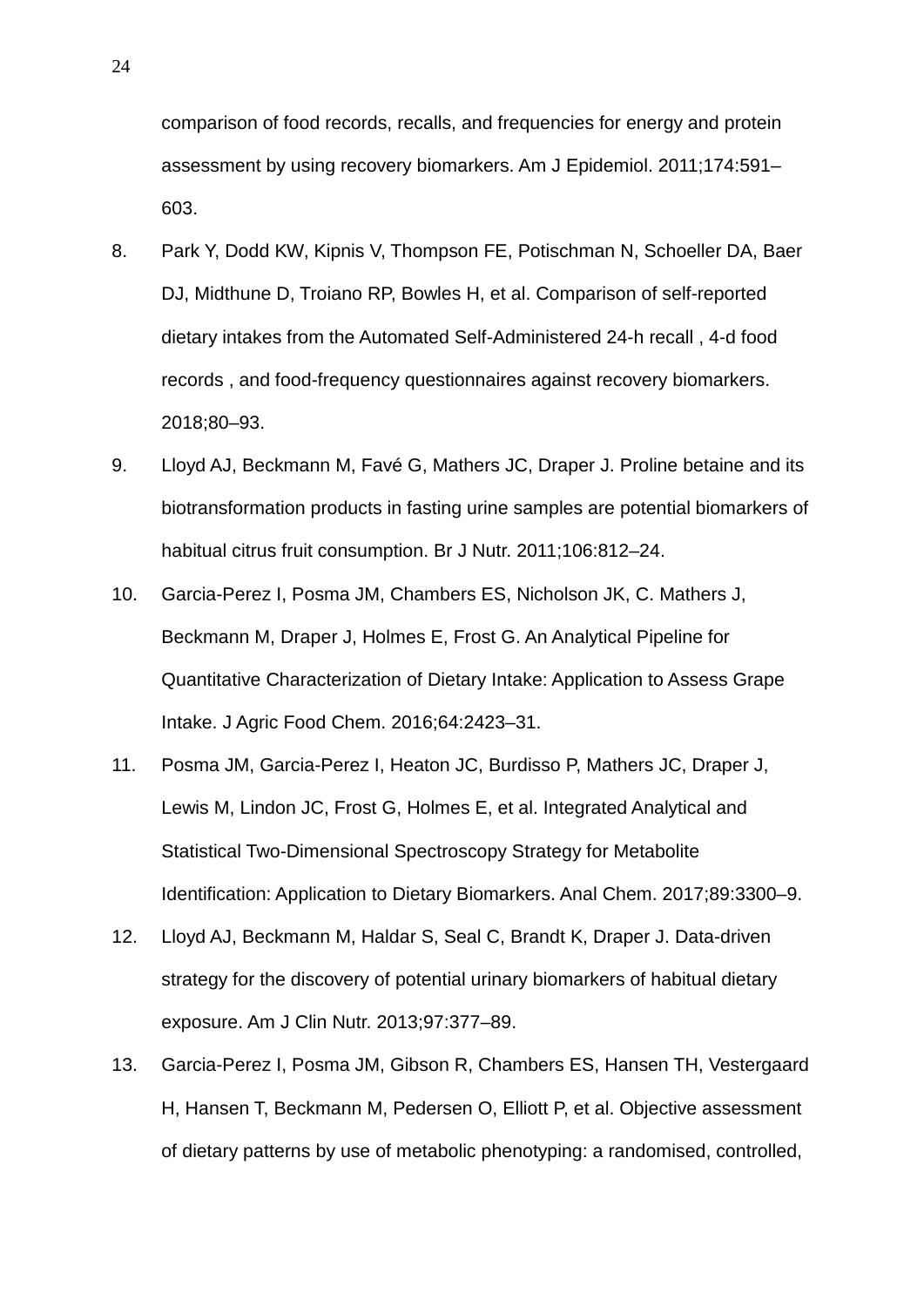crossover trial. Lancet Diabetes Endocrinol. 2017;5:184–95.

- 14. Gibbons H, Carr E, McNulty BA, Nugent AP, Walton J, Flynn A, Gibney MJ, Brennan L. Metabolomic based identification of clusters that reflect dietary patterns. Mol Nutr Food Res. 2017;201601050:1601050.
- 15. Playdon MC, Sampson JN, Cross AJ, Sinha R, Guertin KA, Moy KA, Rothman N, Irwin ML, Mayne ST, Stolzenberg-solomon R, et al. Comparing metabolite profiles of habitual diet in serum and urine 1 – 3. 2016;104:76–89.
- 16. Ulaszewska M, Trost K, Stanstrup J. Urinary metabolomic profiling to identify biomarkers of a flavonoid-rich and flavonoid-poor fruits and vegetables diet in adults with increased risk of CVD: the FLAVURS trial. Metabolomics. Springer US; 2016;
- 17. Yin X, Gibbons H, Rundle M, Frost G, McNulty BA, Nugent AP, Walton J, Flynn A, Gibney MJ, Brennan L. Estimation of Chicken Intake by Adults Using Metabolomics-Derived Markers. J Nutr. 2017;jn252197.
- 18. Cheung W, Keski-Rahkonen P, Assi N, Ferrari P, Freisling H, Rinaldi S, Slimani N, Zamora-Ros R, Rundle M, Frost G, et al. A metabolomic study of biomarkers of meat and fish intake. Am J Clin Nutr. 2017;105:600–8.
- 19. Zamora-Ros R, Achaintre D, Rothwell JA, Rinaldi S, Assi N, Ferrari P, Leitzmann M, Boutron-Ruault M-C, Fagherazzi G, Auffret A, et al. Urinary excretions of 34 dietary polyphenols and their associations with lifestyle factors in the EPIC cohort study. Sci Rep. Nature Publishing Group; 2016;6:26905.
- 20. Sadler K, Nicholson S, Steer T, Gill V, Bates B, Tipping S, Coz L, Lennox A, Prentice A. National Diet and Nutrition Survey - Assessment of dietary sodium in adults (aged 19 to 64 years) in England, 2011. Dep Heal. 2016;3–7.
- 21. Konig F, Andersson M, Hotz K, Aeberli I, Zimmermann MB. Ten Repeat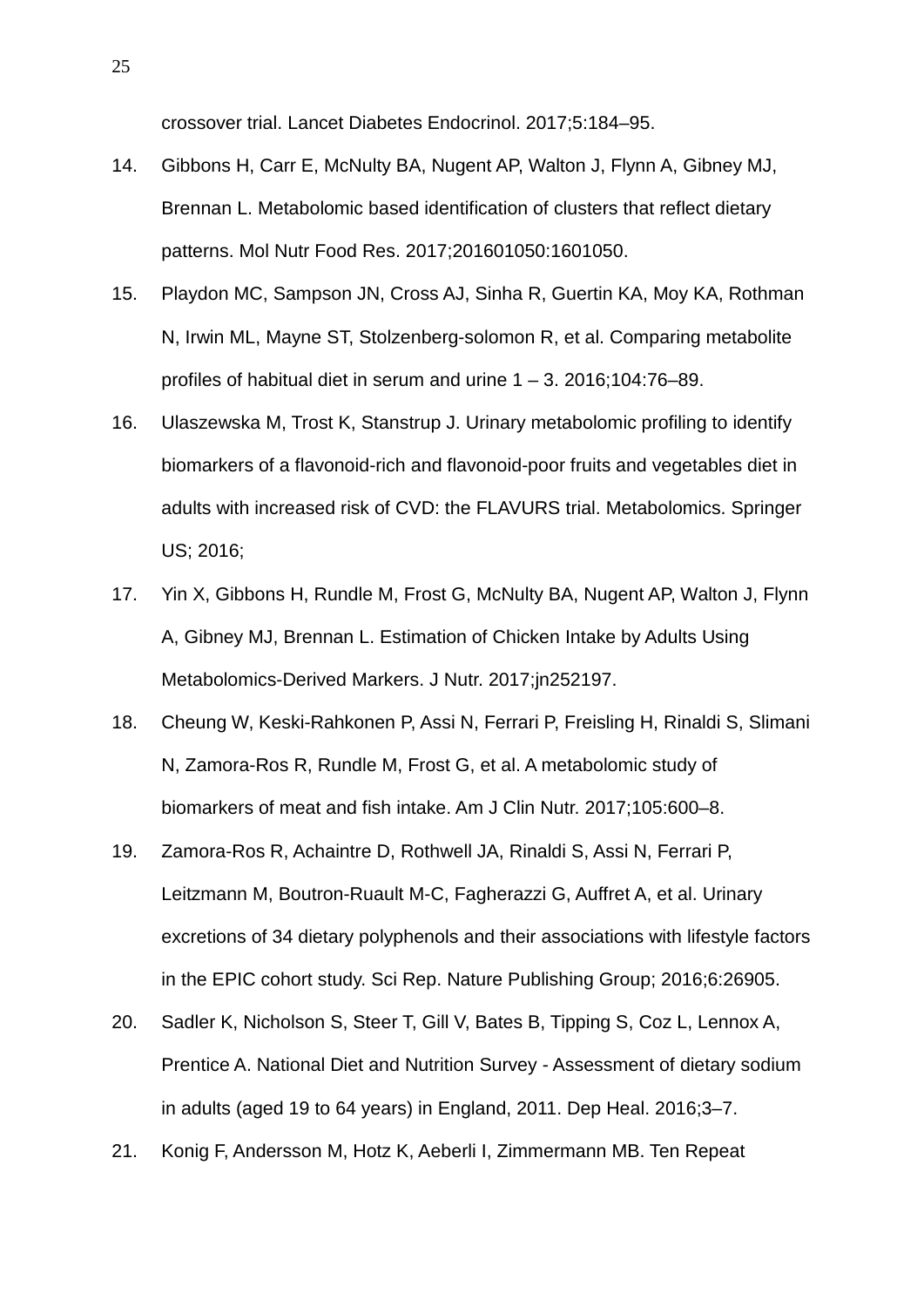Collections for Urinary Iodine from Spot Samples or 24-Hour Samples Are Needed to Reliably Estimate Individual Iodine Status in Women. J Nutr. 2011;141:2049–54.

- 22. Mann SJ, Gerber LM. Estimation of 24-hour sodium excretion from spot urine samples. J Clin Hypertens. 2010;12:174–80.
- 23. Christopher-Stine L, Petri M, Astor BC, Fine D. Urine protein-to-creatinine ratio is a reliable measure of proteinuria in lupus nephritis. J Rheumatol. 2004;31:1557–9.
- 24. Inkpen A, Ramaswamy K. Global Strategy: Creating and Sustaining Advantage across Borders. Glob Strateg Creat Sustain Advant across Borders. 2007;2002:1–260.
- 25. Edmands WMB, Ferrari P, Scalbert A. Normalization to Speci fi c Gravity Prior to Analysis Improves Information Recovery from High Resolution Mass Spectrometry Metabolomic Pro fi les of Human Urine. 2014;86:25–31.
- 26. Lloyd AJ, Willis ND, Wilson T, Zubair H, Chambers E, Garcia-Perez I, Xie L, Tailliart K, Beckmann M, Mathers JC, et al. Addressing the pitfalls when designing intervention studies to discover and validate biomarkers of habitual dietary intake. Metabolomics. Springer US; 2019;15:72.
- 27. Martens L, Chambers M, Sturm M, Kessner D, Levander F, Shofstahl J, Tang WH, Römpp A, Neumann S, Pizarro AD, et al. mzML—a Community Standard for Mass Spectrometry Data. Mol Cell Proteomics. 2011;10:R110.000133.
- 28. Chambers MC, Maclean B, Burke R, Amodei D, Ruderman DL, Neumann S, Gatto L, Fischer B, Pratt B, Egertson J, et al. A cross-platform toolkit for mass spectrometry and proteomics. Nat Biotechnol. 2012;30:918–20.
- 29. R Core Team. R: A Language and Environment for Statistical Computing.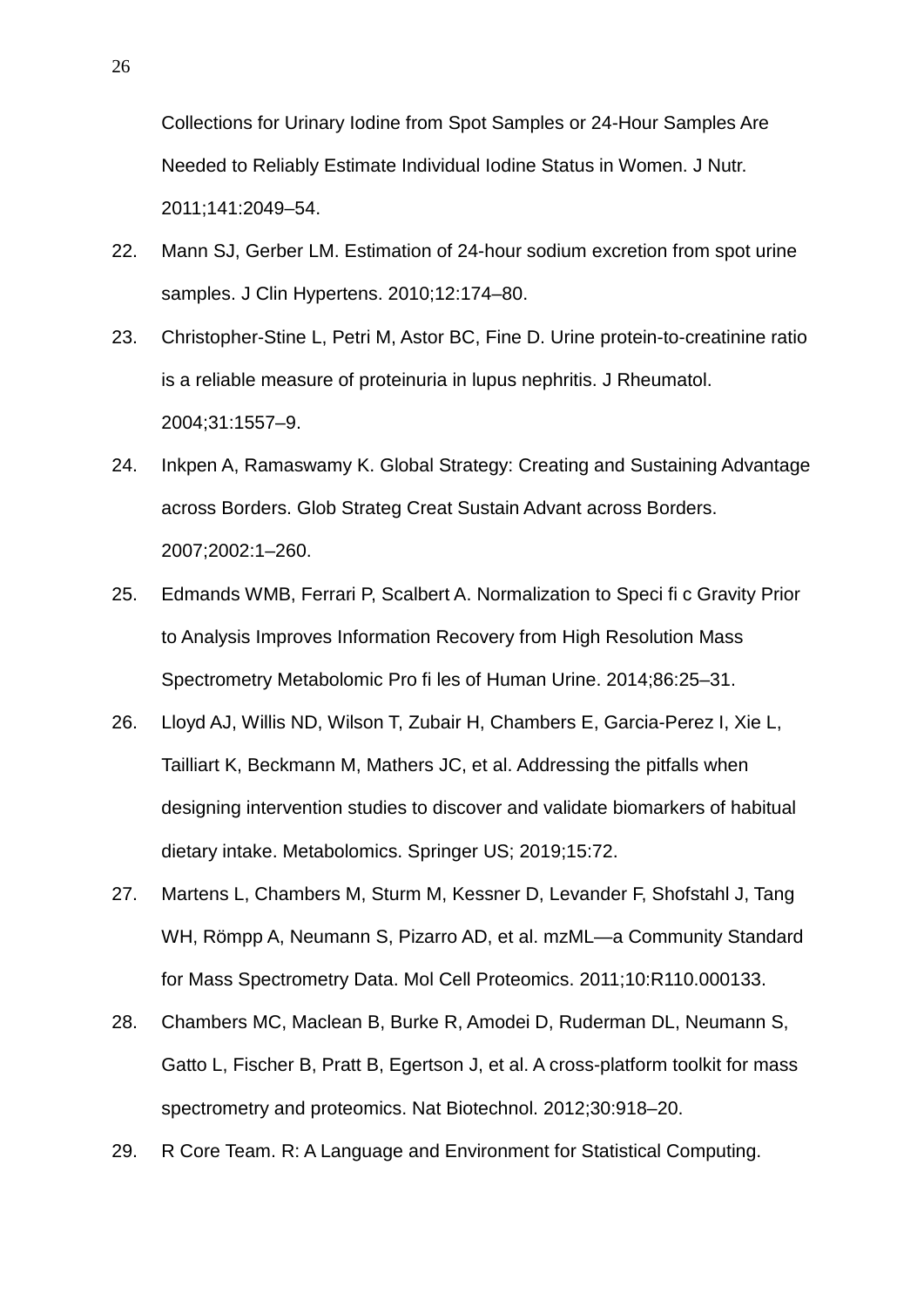Vienna, Austria; 2013.

- 30. Breiman L. Random forests. Mach Learn. 2001;45:5–32.
- 31. Hand DJ, Till RJ. A Simple Generalisation of the Area Under the ROC Curve for Multiple Class Classification Problems. Mach Learn. 2001;45:171–86.
- 32. Dona AC, Jiménez B, Schafer H, Humpfer E, Spraul M, Lewis MR, Pearce JTM, Holmes E, Lindon JC, Nicholson JK. Precision high-throughput proton NMR spectroscopy of human urine, serum, and plasma for large-scale metabolic phenotyping. Anal Chem. 2014;86:9887–94.
- 33. Ross AB, Åman P, Kamal-Eldin A. Identification of cereal alkylresorcinol metabolites in human urine - Potential biomarkers of wholegrain wheat and rye intake. J Chromatogr B Anal Technol Biomed Life Sci. 2004;809:125–30.
- 34. Landberg R, Townsend MK, Neelakantan N, Sun Q, Sampson L, Spiegelman D, van Dam RM. Alkylresorcinol Metabolite Concentrations in Spot Urine Samples Correlated with Whole Grain and Cereal Fiber Intake but Showed Low to Modest Reproducibility over One to Three Years in U.S. Women. J Nutr. 2012;142:872–7.
- 35. World Health Organization. Strategies to monitor and evaluate population sodium consumption and sources of sodium in the diet. 2011;42.
- 36. Perrier E, Vergne S, Klein A, Poupin M, Rondeau P, Le Bellego L, Armstrong LE, Lang F, Stookey J, Tack I. Hydration biomarkers in free-living adults with different levels of habitual fluid consumption. Br J Nutr. 2013;109:1678–87.
- 37. Zamora-Ros R, Rabassa M, Cherubini A, Urpi-Sarda M, Llorach R, Bandinelli S, Ferrucci L, Andres-Lacueva C. Comparison of 24-h volume and creatininecorrected total urinary polyphenol as a biomarker of total dietary polyphenols in the Invecchiare InCHIANTI study. Anal Chim Acta. Elsevier B.V.;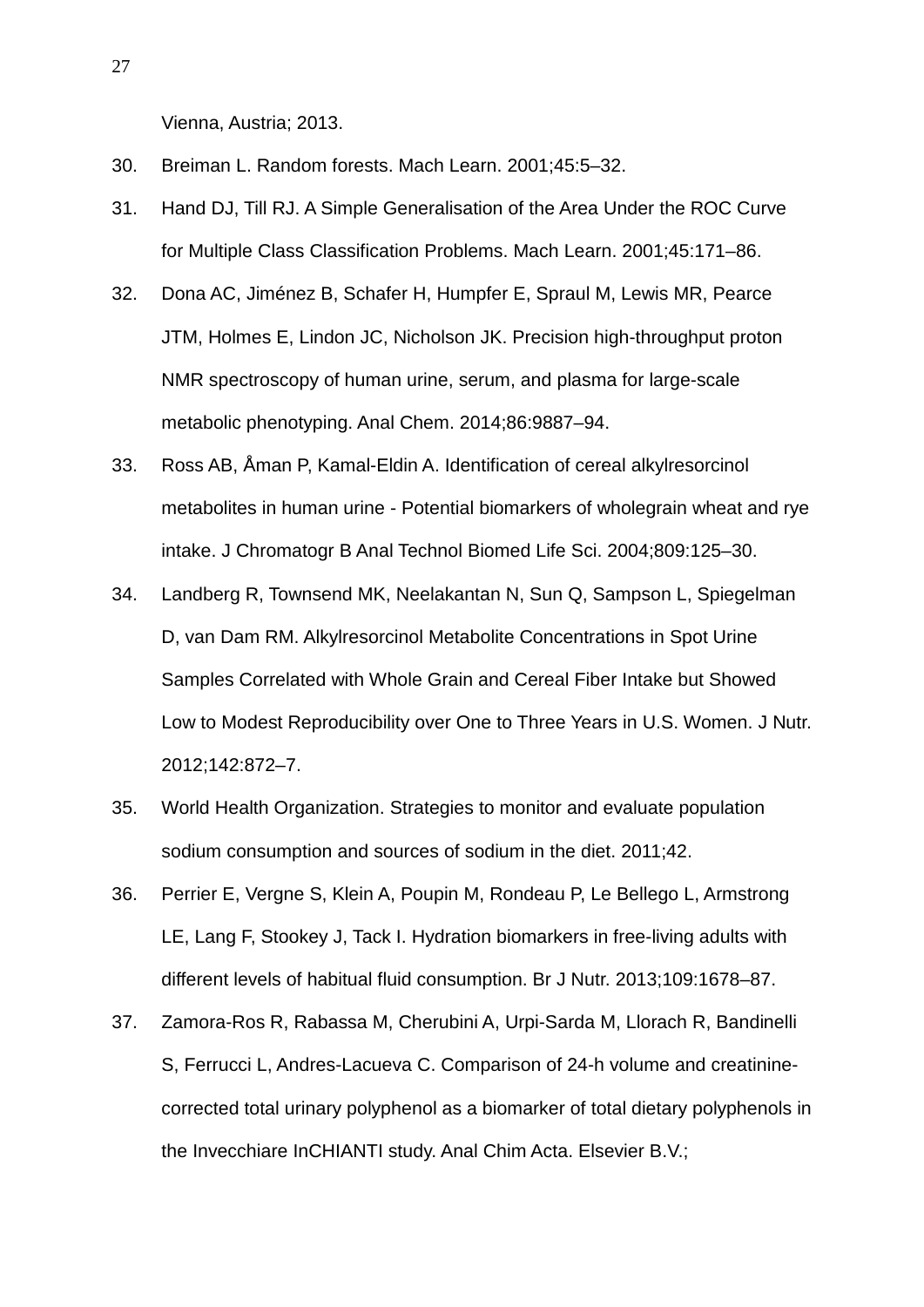2011;704:110–5.

- 38. Delanghe JR, Speeckaert MM. Preanalytics in urinalysis. Clin Biochem. The Canadian Society of Clinical Chemists; 2016;49:1346–50.
- 39. Praticò G, Gao Q, Scalbert A, Vergères G, Kolehmainen M, Manach C, Brennan L, Pedapati SH, Afman LA, Wishart DS, et al. Guidelines for Food Intake Biomarker Reviews (FIBRev): how to conduct an extensive literature search for food intake biomarker discovery. Genes Nutr. Genes & Nutrition; 2018;13:3.
- 40. Andersen MBS, Reinbach HC, Rinnan Å, Barri T, Mithril C, Dragsted LO. Discovery of exposure markers in urine for Brassica-containing meals served with different protein sources by UPLC-qTOF-MS untargeted metabolomics. Metabolomics. 2013;9:984–97.
- 41. Lloyd AJ, Zubair H, Willis ND, Wilson T, Xie L, Tailliart K, Chambers ES, Garcia-Perez I, Holmes E, Frost G, et al. Quantification of dietary biomarkers in spot urine samples reflects the intake of foods of UK high public health importance. Proc Nutr Soc. 2016;75:E248.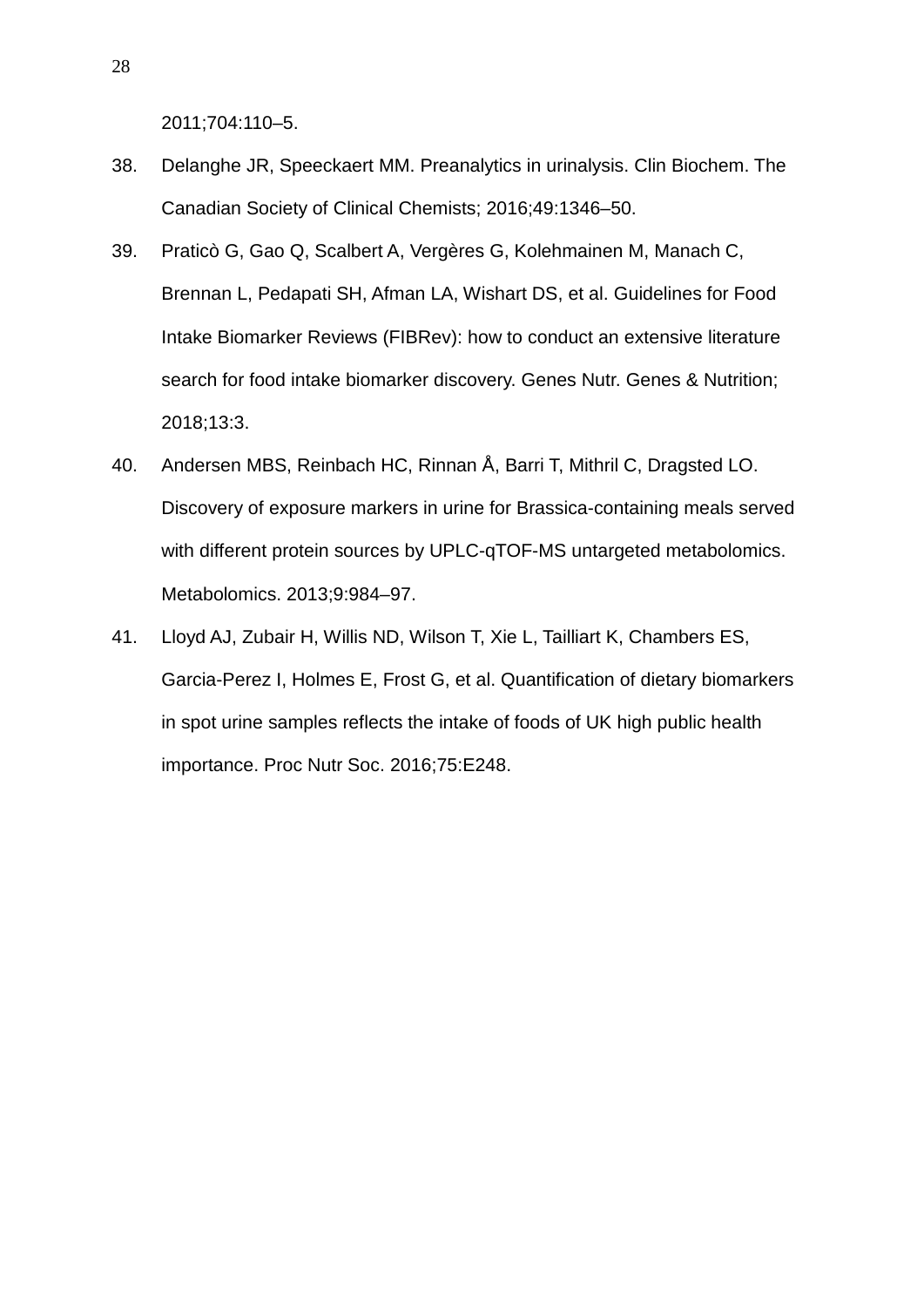**Table 1:** Analytical details of biomarkers used for absolute quantification in urine samples by LC-MS and <sup>1</sup>H-NMR

| <b>Biomarker</b>           | <b>Dietary</b>           | <b>Parent</b>                                                                    | <b>Product</b>   | <b>Retention</b> | <sup>1</sup> H-NMR                      |
|----------------------------|--------------------------|----------------------------------------------------------------------------------|------------------|------------------|-----------------------------------------|
|                            | component                | ion <sup>1</sup>                                                                 | ion <sup>2</sup> | time $(Rt)^3$    | <b>Chemical shift</b>                   |
|                            |                          |                                                                                  |                  |                  | (multiplicity) <sup>4</sup>             |
| 1 - Methylhistidine        | Poultry /                | $170.064 (+)$                                                                    | 124.160          | 9.57             | $3.17$ (2d), 3.22 (2d), 3.78            |
|                            | Fish                     |                                                                                  |                  |                  | $(s)$ , 3.99 (dd), 7 $\cdot$ 17 $(s)$ , |
|                            |                          |                                                                                  |                  |                  | 8.12(s)                                 |
| 3 - Methylhistidine        | Total meat               | $ 170.059(+) $                                                                   | 95.345           | 10.4             | 3.25 (2d), 3.30 (2d), 3.78              |
|                            |                          |                                                                                  |                  |                  | $(s)$ , 3.99 (dd), 7 $-23(s)$ ,         |
|                            |                          |                                                                                  |                  |                  | 8.27(s)                                 |
| L-Anserine                 | Poultry /                | $ 241.052 (+) $                                                                  | 109.159          | 10.95            |                                         |
|                            | Fish                     |                                                                                  |                  |                  |                                         |
| Carnosine                  | Total meat               | $ 227.064 (+) $                                                                  | 110.202          | 11.66            |                                         |
| Trimethylamine-N-<br>oxide | Fish                     | $76.188 (+)$                                                                     | 58.517           | 8.55             | 3.27(s)                                 |
| $3,5-$                     | Wholegrain               | $181.044$ (-)                                                                    | 137.132          | $4.22*$          |                                         |
| Dihydrophenylpropio        |                          |                                                                                  |                  |                  |                                         |
| noic acid                  |                          |                                                                                  |                  |                  |                                         |
| $3,5-$                     | Wholegrain 260.950 (-)   |                                                                                  | 95.225           | $3.89*$          |                                         |
| Dihydrophenylpropio        |                          |                                                                                  |                  |                  |                                         |
| noic acid 3-O-sulfate      |                          |                                                                                  |                  |                  |                                         |
| D-L-Sulforaphane           | Cruciferous              | $178.034 (+)$                                                                    | 114.155          | $5.77*$          |                                         |
|                            | vegetables               |                                                                                  |                  |                  |                                         |
| D-L-Sulforaphane-N-        | Cruciferous              | $299.003 (+)$                                                                    | 114.103          | $3.92*$          |                                         |
| acetyl-L-cysteine          | vegetables               |                                                                                  |                  |                  |                                         |
| Tartaric acid              | Grapes                   | 149.016 (-)                                                                      | 87.191           | 13.15            | 4.34(s)                                 |
| 7-Methylxanthine           | Cocoa                    | $167.085 (+)$                                                                    | 150.130          | $3.53*$          |                                         |
| 3-Methylxanthine           | Cocoa                    | $167.096 (+)$                                                                    | 94.22            | $3.67*$          |                                         |
| 3-Methyluric acid          | Cocoa                    | 181.009 (-)                                                                      | 138.078          | 9.55             |                                         |
| Caffeine                   | Coffee /                 | $195.06 (+)$                                                                     | 138.14           | $5.11$ *         |                                         |
|                            | Caffeinated              |                                                                                  |                  |                  |                                         |
| Ferulic acid-4-O-          | drinks                   |                                                                                  |                  | $4.28*$          |                                         |
| sulfate                    | Polyphenol<br>rich foods | $\begin{array}{ c c c c c c } \hline 273.021 & (-) & 193.087 \hline \end{array}$ |                  |                  |                                         |
| Quercitin-3-O-D-           | Fruit /                  | 477.076 (-)                                                                      | 300.972          | $5.2*$           |                                         |
| glucuoronide               | Vegetables               |                                                                                  |                  |                  |                                         |
| Rhamnitol                  | Apple                    |                                                                                  |                  |                  | $1.28$ (d)                              |
| O-acetylcarnitine          | <b>Red Meat</b>          |                                                                                  |                  |                  | $2.15$ (s), $3.19$ (s)                  |
| Carnitine                  | <b>Red Meat</b>          |                                                                                  |                  |                  | 2.44 (dd), 3.23 (s), 3.43               |
|                            |                          |                                                                                  |                  |                  | (m)                                     |
| Dimethylamine              | Fish                     |                                                                                  |                  |                  | 2.72(s)                                 |
| N-acetyl-S-methyl-         | Cruciferous              |                                                                                  |                  |                  | 2.78(s)                                 |
| cysteinesulfoxide          | vegetables               |                                                                                  |                  |                  |                                         |
| Glucose                    | Sugars                   |                                                                                  |                  |                  | $3.42$ (m), $3.49$ (m), $3.54$          |
|                            |                          |                                                                                  |                  |                  | (dd), 3.74 (m), 3.84(m),                |
|                            |                          |                                                                                  |                  |                  | $3.91$ (dd)                             |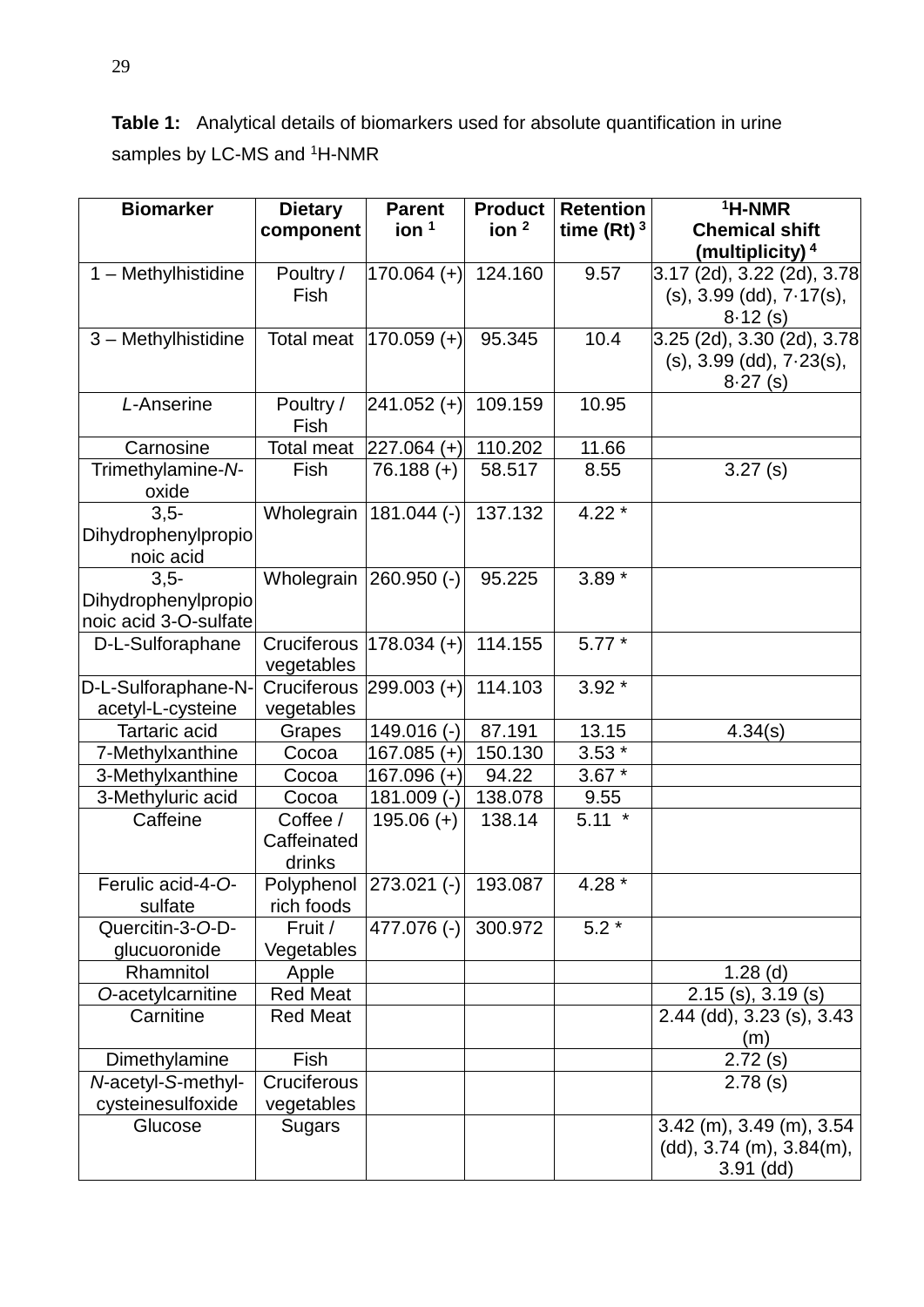| $N$ -acetyl-S- $(1Z)$ - | Onion         |  | $1.96$ (dd), $2.03$ (s), $6.49$ |
|-------------------------|---------------|--|---------------------------------|
| propenyl-               |               |  | $(dq)$ , 6.65 $(dq)$            |
| cysteinesulfoxide       |               |  |                                 |
| N-methylnicotinate      | Peas &        |  | 4.44 (s), 8.10 (t), 8.84        |
|                         | <b>Niacin</b> |  | (d), 9.11 (s)                   |
| 4-hydroxyhippurate      | <b>Fruits</b> |  | $3.95$ (s), 6.97 (d), 7.76      |
|                         |               |  |                                 |

**<sup>1</sup>***:* All parent ions were detected as either the protonated (M+H) or deprotonated (M-H) form of the mono-isotopic mass (M) of each biomarker. Parent ions denoted with (+) or (-) indicates that the biomarker was detected in the protonated or deprotonated form respectively. **<sup>2</sup>***:* For each parent ion a minimum of three product ions were detected and analysed. The product ions shown are the ones which demonstrated the greatest stability and were therefore used for quantification. The remaining product ions (not shown) were used as qualifying ions only. **<sup>3</sup>***:* Retention times denoted with an \* indicate that ultra-high-performance chromatography of the specified biomarker was performed on a RP-C18 column. All other biomarkers were analysed using a ZICpHILIC column. **<sup>4</sup>***:* The chemical shifts and multiplicities are listed for peaks from significantly associated metabolites. Multiplicity key is as follows:  $s -$  singlet,  $d$ doublet,  $t -$  triplet,  $q -$  quartet, dd –doublet of doublets,  $dq -$  doublet of quartets,  $2d$ two doublets,  $m - (other)$  multiplet.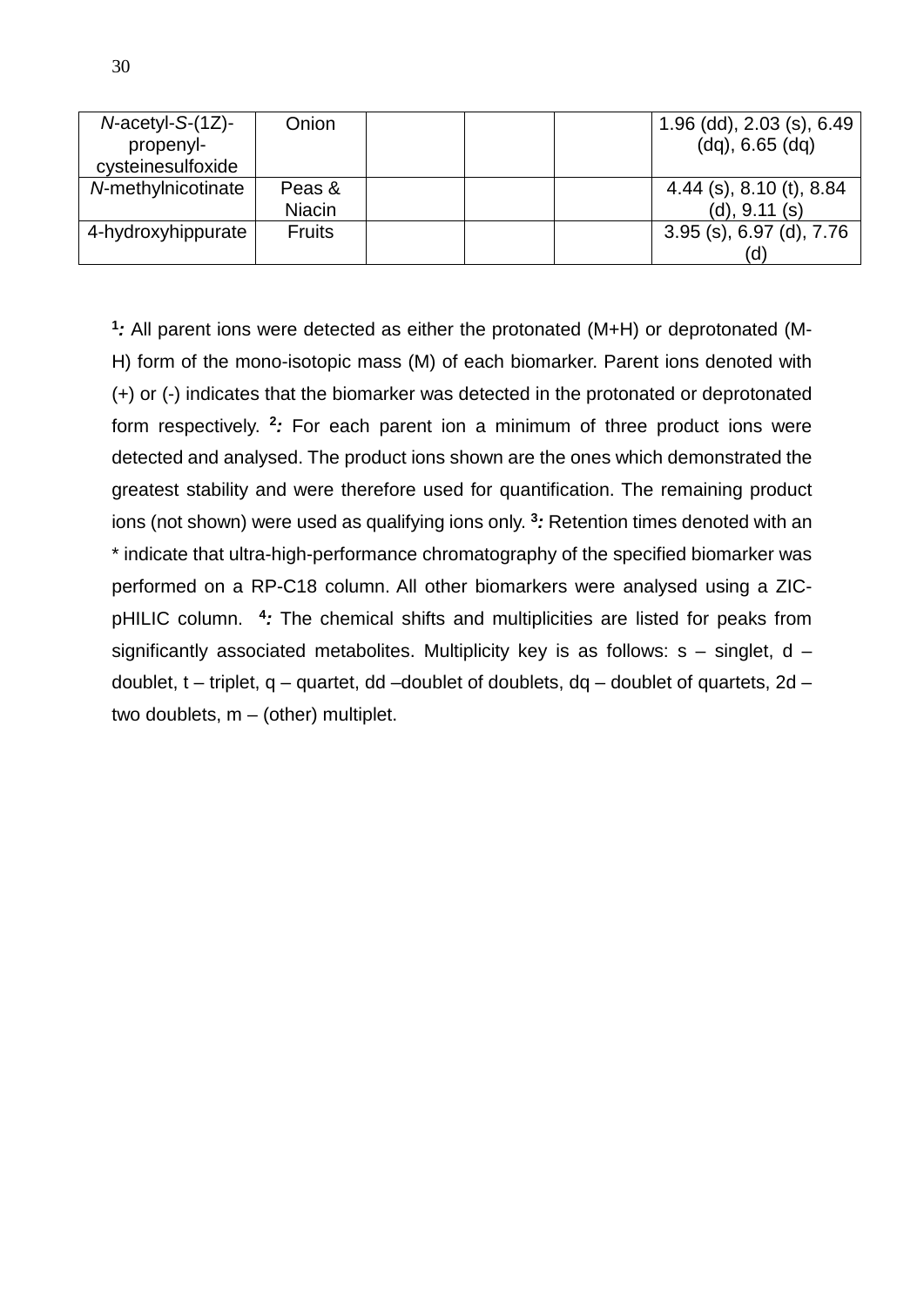**Table 2:** Predicted classification scores from Post-dinner (PD) day 3 spot samples and Cumulative / 24-hour (day 2 and day 3) urinary models

| <b>Model</b><br>sample <sup>1</sup> | <b>Prediction</b><br>data $2$ | <b>Skillings-Mack</b><br>( $p$ -value) $3$ | <b>Classification</b><br>accuracy<br>(95 % CI) <sup>4</sup> |
|-------------------------------------|-------------------------------|--------------------------------------------|-------------------------------------------------------------|
| PD-3                                | $PB-2$                        | $1.16 \times 10^{-02}$                     | 0.613<br>(0.600, 0.625)                                     |
| $PD-3$                              | PB-3                          | 8.89×10 <sup>-04</sup>                     | 0.678<br>(0.664, 0.691)                                     |
| PD-3                                | PL-2                          | $3.48 \times 10^{-06}$                     | 0.814<br>(0.803, 0.824)                                     |
| PD-3                                | PL-3                          | $2.30 \times 10^{-10}$                     | 0.795<br>(0.784, 0.806)                                     |
| PD-3                                | PD-2                          | $3.53 \times 10^{-06}$                     | 0.976<br>(0.971, 0.98)                                      |
| PD-3                                | PD-3                          | $1.99 \times 10^{-11}$                     | 1.000<br>(1.000, 1.000)                                     |
| PD-3                                | <b>CS1-3</b>                  | $9.43 \times 10^{-08}$                     | 0.684<br>(0.671, 0.697)                                     |
| PD-3                                | CS2-3                         | $1.29 \times 10^{-11}$                     | 0.969<br>(0.964, 0.973)                                     |
| PD-3                                | CS3-3                         | $2.06 \times 10^{-10}$                     | 0.918<br>(0.911, 0.926)                                     |
| PD-3                                | 24S-3                         | $4.58 \times 10^{-08}$                     | 0.891<br>(0.882, 0.900)                                     |

<sup>1</sup> Sample type used for model training. <sup>2</sup> Sample type used for model prediction. <sup>3</sup> Skillings-Mack *p*-value are from Monte-Carlo cross validation (MCCV) of <sup>1</sup>H NMR data. <sup>4</sup> Classification accuracy is the resampled  $(n = 100)$  prediction accuracy of multinomial Random Forest classification models of FIE-HRMS data.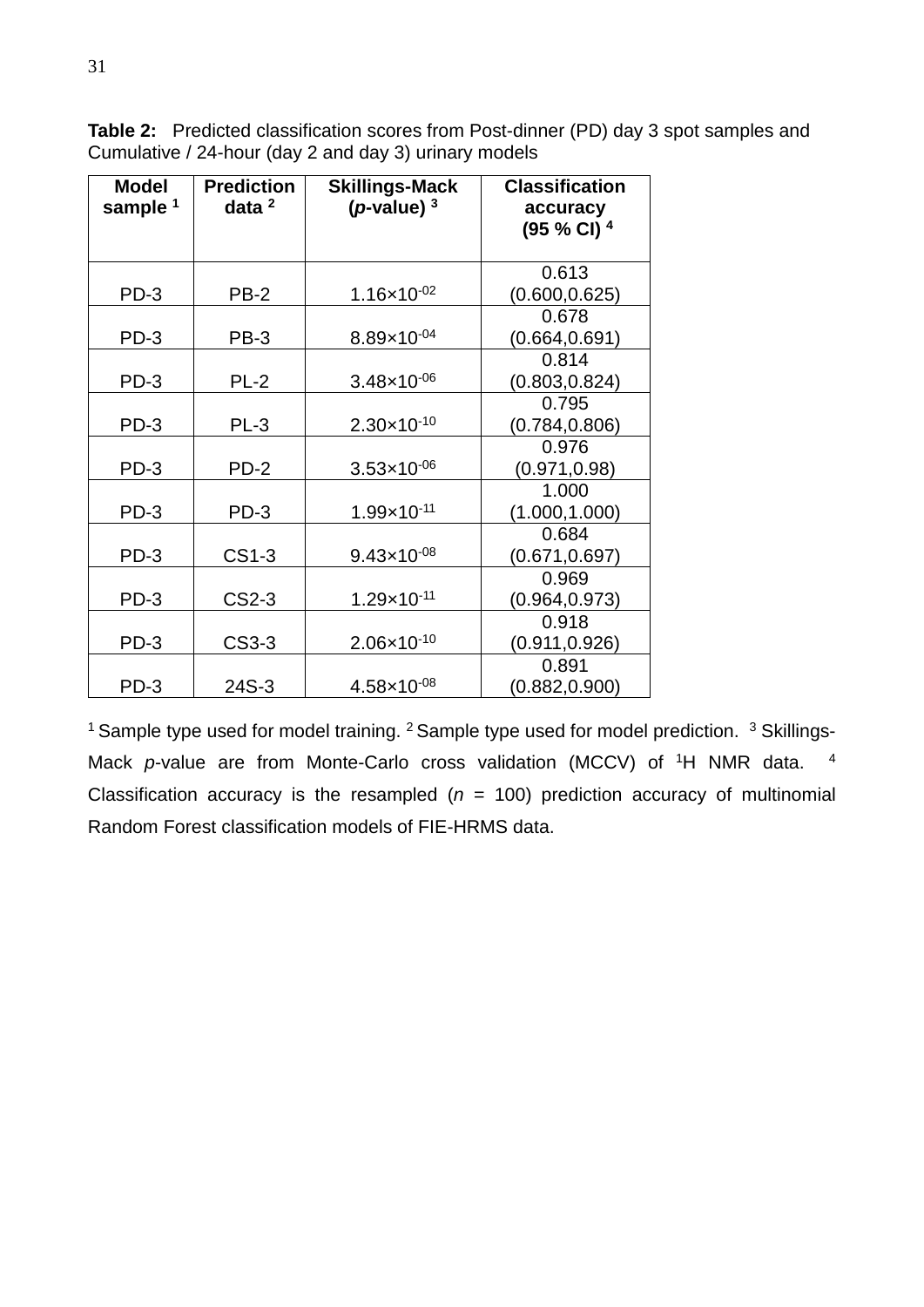| <b>Model</b><br>sample <sup>1</sup> | <b>Prediction</b><br>data $2$ | <b>Skillings-Mack</b><br>( $p$ -value) <sup>3</sup> | <b>Classification</b><br>accuracy<br>(95 % CI) <sup>4</sup> |
|-------------------------------------|-------------------------------|-----------------------------------------------------|-------------------------------------------------------------|
| CS3-3                               | PB-2                          | $1.05 \times 10^{-04}$                              | 0.701<br>(0.688, 0.714)                                     |
| CS3-3                               | PB-3                          | $2.92 \times 10^{-03}$                              | 0.736<br>(0.725, 0.747)                                     |
| CS3-3                               | $PL-2$                        | $2.94 \times 10^{-06}$                              | 0.747<br>(0.735, 0.759)                                     |
| CS3-3                               | PL-3                          | $8.34 \times 10^{-08}$                              | 0.748<br>(0.735, 0.760)                                     |
| CS3-3                               | $PD-2$                        | $4.31 \times 10^{-06}$                              | 0.988<br>(0.986, 0.991)                                     |
| CS3-3                               | $PD-3$                        | $2.12 \times 10^{-11}$                              | 1.000<br>(1.000, 1.000)                                     |
| CS3-3                               | CS1-3                         | $3.30 \times 10^{-06}$                              | 0.754<br>(0.743, 0.766)                                     |
| CS3-3                               | CS2-3                         | 7.32×10-11                                          | 0.821<br>(0.810, 0.833)                                     |
| CS3-3                               | CS3-3                         | $9.69 \times 10^{-10}$                              | 1.000<br>(1.000, 1.000)                                     |
| CS3-3                               | 24S-3                         | $1.40 \times 10^{-09}$                              | 0.938<br>(0.931, 0.946)                                     |

**Table 3:** Predicted classification scores from Cumulative day 3 (CS3) samples and spot sample (day 2 and day 3) urinary models

<sup>1</sup> Sample type used for model training. <sup>2</sup> Sample type used for model prediction. <sup>3</sup> Skillings-Mack *p*-value are from Monte-Carlo cross validation (MCCV) of <sup>1</sup>H NMR data. <sup>4</sup> Classification accuracy is the resampled  $(n = 100)$  prediction accuracy of multinomial Random Forest classification models of FIE-HRMS data.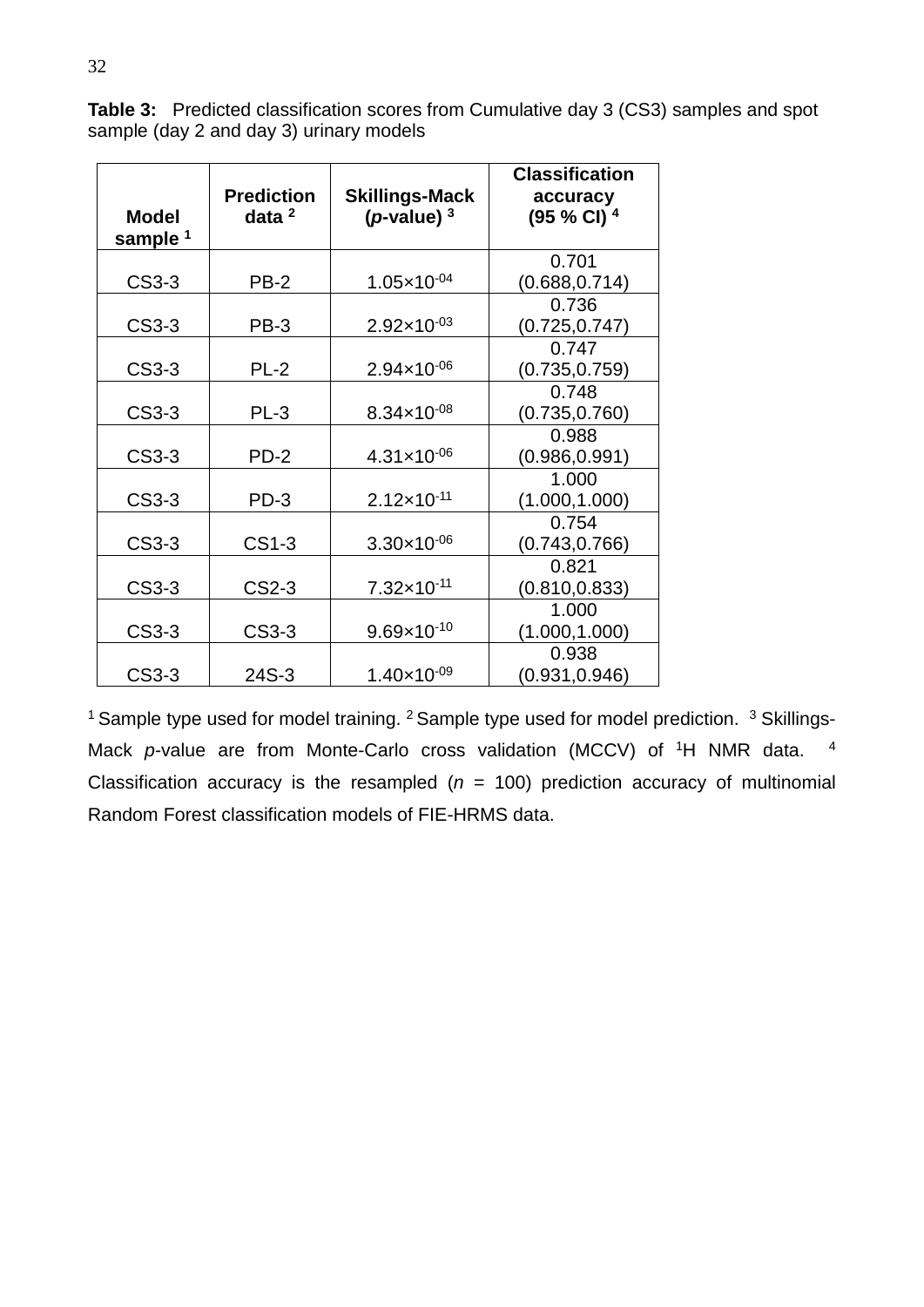| <b>Biomarker</b>                           | $R^{21}$ | Spearman Rank ( $\rho$ ) <sup>2</sup> |
|--------------------------------------------|----------|---------------------------------------|
| Creatinine                                 | 0.314    | 0.602                                 |
| 1-Methylhistidine                          | 0.306    | 0.611                                 |
| Anserine                                   | 0.879    | 0.931                                 |
| Carnosine                                  | 0.440    | 0.690                                 |
| Trimethylamine-N-Oxide                     | 0.733    | 0.920                                 |
| 3-Methylhistidine                          | 0.834    | 0.891                                 |
| 3-Methyluric-acid                          | 0.528    | 0.846                                 |
| Tartrate                                   | 0.500    | 0.871                                 |
| 3-Methyl-xanthine                          | 0.797    | 0.941                                 |
| 7-Methyl-xanthine                          | 0.891    | 0.959                                 |
| Caffeine                                   | 0.399    | 0.837                                 |
| <b>DHPPA</b>                               | 0.147    | 0.451                                 |
| DHPPA-3-sulfate                            | 0.553    | 0.838                                 |
| Ferulate-4-O-sulfate                       | 0.369    | 0.731                                 |
| Quercetin-3-O-D-glucuronide                | 0.198    | 0.474                                 |
| D-L-Sulforaphane                           | 0.788    | 0.820                                 |
| D-L-Sulforaphane-N-acetyl-L-cysteine       | 0.735    | 0.858                                 |
| Rhamnitol                                  | 0.251    | 0.539                                 |
| O-acetylcarnitine                          | 0.007    | 0.505                                 |
| Carnitine                                  | 0.225    | 0.645                                 |
| Dimethylamine                              | 0.343    | 0.470                                 |
| N-acetyl-S-methyl-cysteinesulfoxide        | 0.247    | 0.604                                 |
| Glucose                                    | 0.182    | 0.456                                 |
| N-acetyl-S-(1Z)-propenyl-cysteinesulfoxide | 0.280    | 0.578                                 |
| N-methylnicotinate                         | 0.271    | 0.664                                 |
| 4-hydroxyhippurate                         | 0.124    | 0.447                                 |

**Table 4:** Comparison of absolute quantitation values between Post-dinner (PD) spots and 24-hour urine samples

 $1 R<sup>2</sup>$  is the adjusted coefficient of determination for linear models between biomarker quantifications in PD spot and 24-Hour urines samples. 2 *ρ* values are the correlation coefficients for Spearman-rank test between the two sample types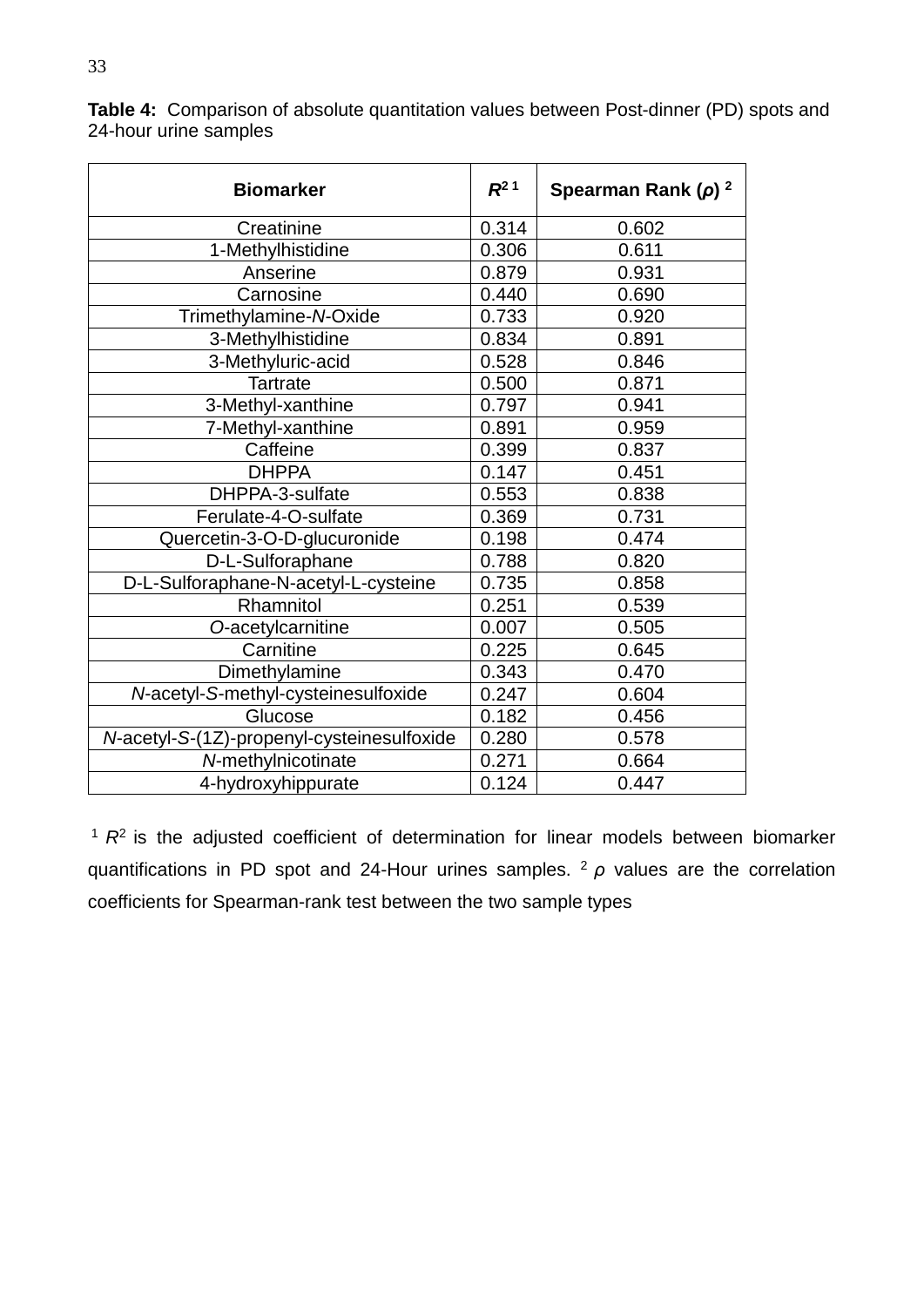| <b>Biomarker</b>                           | $R^{21}$ | Spearman Rank ( $\rho$ ) <sup>2</sup> |
|--------------------------------------------|----------|---------------------------------------|
| Creatinine                                 | 0.284    | 0.526                                 |
| 1-Methylhistidine                          | 0.348    | 0.673                                 |
| Anserine                                   | 0.509    | 0.866                                 |
| Carnosine                                  | 0.231    | 0.613                                 |
| Trimethylamine-N-Oxide                     | 0.806    | 0.935                                 |
| 3-Methylhistidine                          | 0.808    | 0.860                                 |
| 3-Methyluric-acid                          | 0.722    | 0.888                                 |
| <b>Tartrate</b>                            | 0.502    | 0.898                                 |
| 3-Methyl-xanthine                          | 0.731    | 0.924                                 |
| 7-Methyl-xanthine                          | 0.859    | 0.970                                 |
| Caffeine                                   | 0.466    | 0.783                                 |
| <b>DHPPA</b>                               | 0.182    | 0.499                                 |
| DHPPA-3-sulfate                            | 0.609    | 0.838                                 |
| Ferulate-4-O-sulfate                       | 0.362    | 0.626                                 |
| Quercetin-3-O-D-glucuronide                | 0.104    | 0.398                                 |
| D-L-Sulforaphane                           | 0.700    | 0.774                                 |
| D-L-Sulforaphane-N-acetyl-L-cysteine       | 0.752    | 0.843                                 |
| Rhamnitol                                  | 0.198    | 0.538                                 |
| O-acetylcarnitine                          | 0.361    | 0.608                                 |
| Carnitine                                  | 0.522    | 0.675                                 |
| Dimethylamine                              | 0.381    | 0.589                                 |
| N-acetyl-S-methyl-cysteinesulfoxide        | 0.531    | 0.765                                 |
| Glucose                                    | 0.413    | 0.556                                 |
| N-acetyl-S-(1Z)-propenyl-cysteinesulfoxide | 0.775    | 0.806                                 |
| N-methylnicotinate                         | 0.373    | 0.710                                 |
| 4-hydroxyhippurate                         | 0.167    | 0.632                                 |

**Table 5:** Comparison of absolute quantitation values between Post-dinner (PD) spots and Cumulative sample (CS3)

 $1 R<sup>2</sup>$  is the adjusted coefficient of determination for linear models between biomarker quantifications in PD spot samples and CS3 samples. 2 *ρ* values are the correlation coefficients for Spearman-rank test between the two sample types